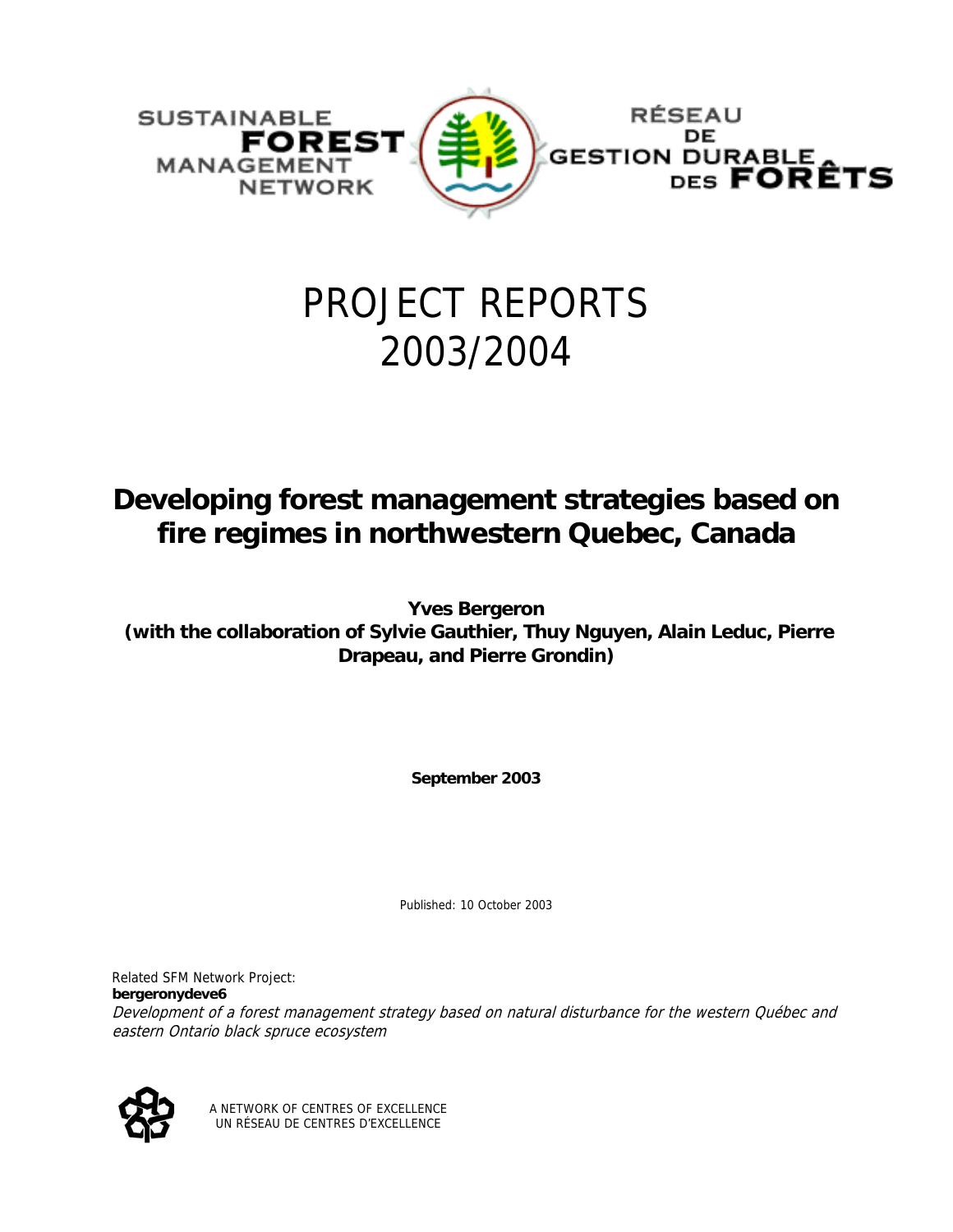# **Developing Forest Management Strategies Based on Fire Regimes in Northwestern Quebec, Canada**

#### **Development of a forest management strategy based on natural disturbance**

**for the western Québec and eastern Ontario black spruce ecosystem.** 

By Yves Bergeron<sup>2,3</sup>

**With the collaboration of** 

## Sylvie Gauthier<sup>1,2</sup>, Thuy Nguyen<sup>3</sup>, Alain Leduc<sup>2,3</sup>, Pierre Drapeau<sup>2,3</sup>, and Pierre Grondin<sup>4</sup> <sup>1</sup> Natural Resources Canada, Canadian Forest Service, Laurentian Forestry Centre, P.O.B. 3800, 1055 du P.E.P.S street, Sainte-Foy, Quebec, G1V 4C7, Canada, phone : (418) 648-5829, fax

(418) 648-5849, e-mail : sgauthier@cfl.forestry.ca.

<sup>2</sup> Groupe de Recherche en Écologie Forestière interuniversitaire (GREFi), Université du Québec

à Montréal (UQAM), P.O.B. 8888 succ. Centre-Ville, Montreal, Quebec, H3C 3P8, Canada.

<sup>3</sup> UQAT-UQAM NSERC Industrial Chair in Sustainable Forest Management, Université du Québec en Abitibi-Témiscamingue, 445 boulevard de l'Université, Rouyn-Noranda, Quebec, J9X 5E4, Canada. yves.bergeron@uqat.ca

4 Ministère des Ressources Naturelles du Québec, Direction de la recherche forestière, 2700 rue Einstein,Sainte-Foy, Quebec, G1P 3W8, Canada. phone : (418) 643-7994 ext. 508, fax (418) 643-2165 e-mail: Pierre.Grondin@mrn.gouv.qc.ca.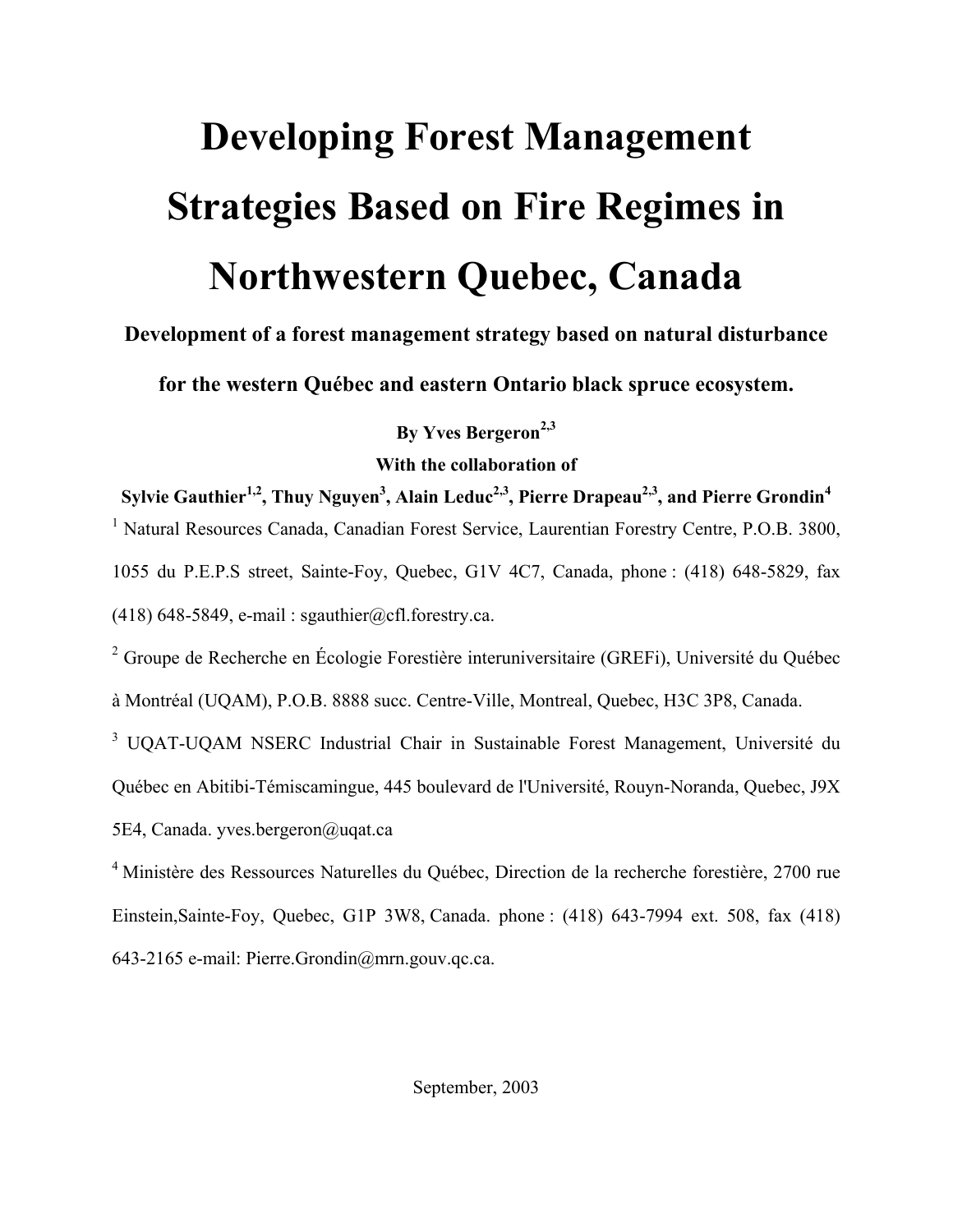#### **EXECUTIVE SUMMARY**

#### **Introduction**

Forest ecosystem management that is based on the understanding of natural disturbance regimes has recently been suggested as a means to maintain biological diversity and productivity in forest systems. Figure 3 illustrates such a management strategy as proposed for black spruce (*Picea mariana* (Mill.) B.S.P.) dominated forests. The forest dynamics model illustrated in the figure suggests that the current diversity of forest types presently found in the landscape reflects the natural disturbance regime present across it. The model also proposes that the use of a variety of silvicultural treatments will enable the maintenance of the diversity of forest types. The present paper aims at illustrating how we have developed and initiated the implementation of a forest ecosystem management strategy based on this model in Northwestern Quebec

#### **Methods**

The development of the strategy is based on data obtained from 3 different research themes. Each theme focuses on a different aspect of the model and encompasses several research projects carried out in the Matagami ecoregion.

- Documenting and characterizing the historical natural disturbance regime, notably fire frequency, size and severity.
- Documenting and characterizing natural forest dynamics and the response of organisms to the change in forest composition and structure.
- Documenting the effects of different silvicultural treatments on various stand components and biological diversity.

The knowledge acquired in these first three research themes serves as a basis to the implementation of the strategy in a pilot territory covering more than  $4500 \text{ km}^2$ . This implementation is performed through a fourth research theme.

• Establishing management objectives for the pilot management unit, assessing the impacts of different management strategies, and developing tools that will facilitate the implementation of the strategy at the different levels of forest management planning.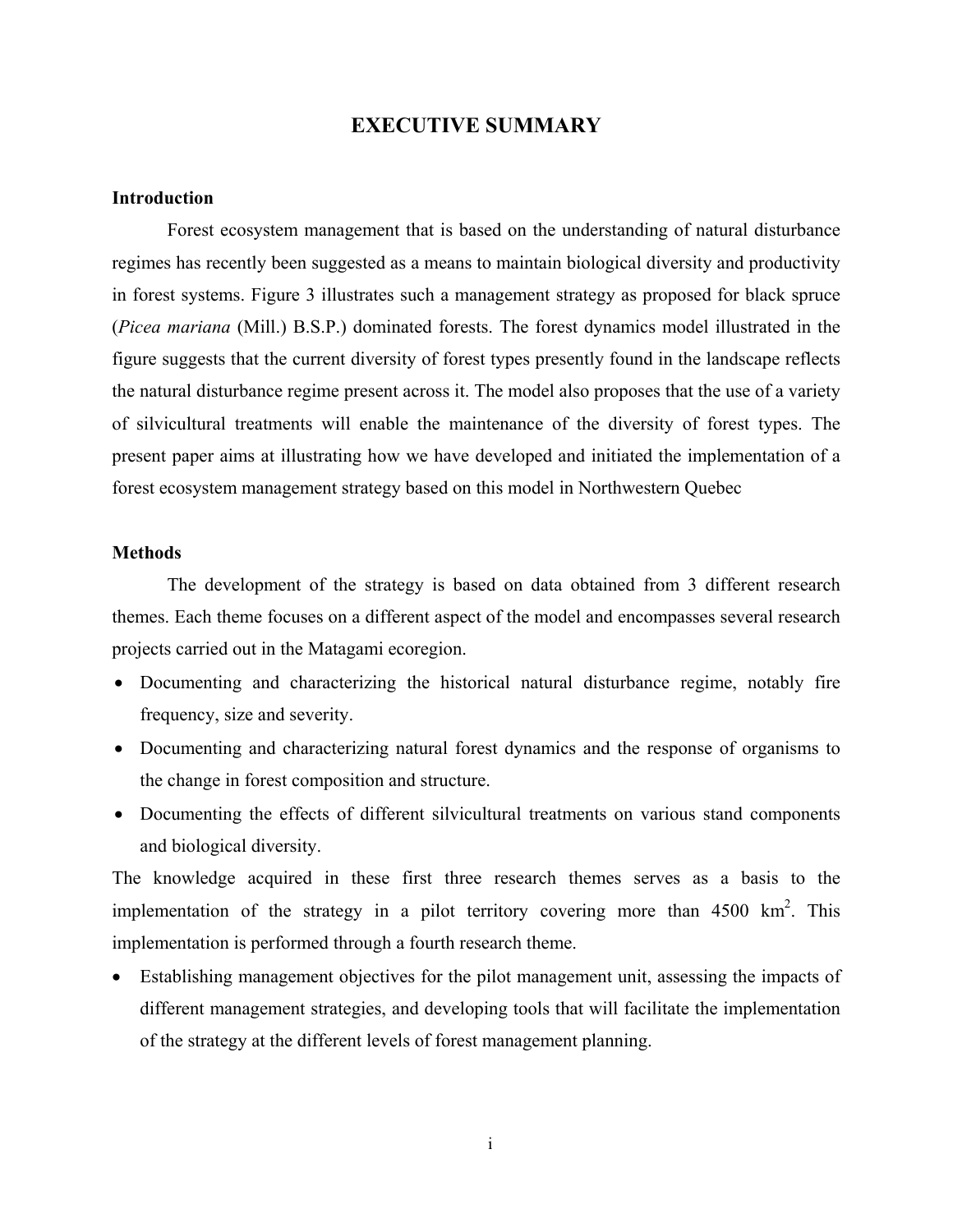#### **Results and Discussion**

A fire history reconstruction has shown that fire frequency within the study area has varied over the last 300 years resulting in an elongation of the fire return interval: 80 years before 1850, 150 years between 1850 and 1920, and 325 years since 1920. Furthermore, the analysis of the last 60 years of fire records from the Quebec Ministry of Natural Resources has indicated that fires ranging in size from 950 to 20000 ha could be considered characteristic for the black spruce zone of Western Quebec. It is important to note that although they account for less than 10% of occurring fire events, fires of 1000 ha or more generate close to 90% of the burned areas. Finally, the examination of 16 fire severity maps shows that although the proportion of unburned forest (preserved islands) was relatively constant (5%), the proportion of partially burned forest varied from 30 to 50%, while 45 to 65% of the forest was severely burned. The results of these three studies demonstrate that fire frequency, size, and severity are all characterized by a certain range in variability.

This disturbance regime has generated the forest mosaic presently observed over the landscape. For example, 57% of the study area is composed of forests that have burned more than 100 years ago while 20% of it is composed of forests that are older than 200 years. This suggests that under a natural disturbance regime, a significant proportion of the stands in the region have been exempted from fire for long time periods and that there exists a natural forest dynamics that describes the changes that occur within a forest stand over time. The results of several studies conducted in the study area show that the intervals between successive fires on a particular site have a strong influence on forest structure and, to a lesser extent, tree composition. For example in stands older than 100 years, canopy density and height tends to decrease with increasing time since the last fire. Furthermore, the analyses show that the forest dynamics is influenced by the surficial deposit. It was also observed that the presence and abundance of species (birds, insects, vascular and non-vascular plants) gradually change along the time since fire sequence, with very few species restricted to a particular stand age.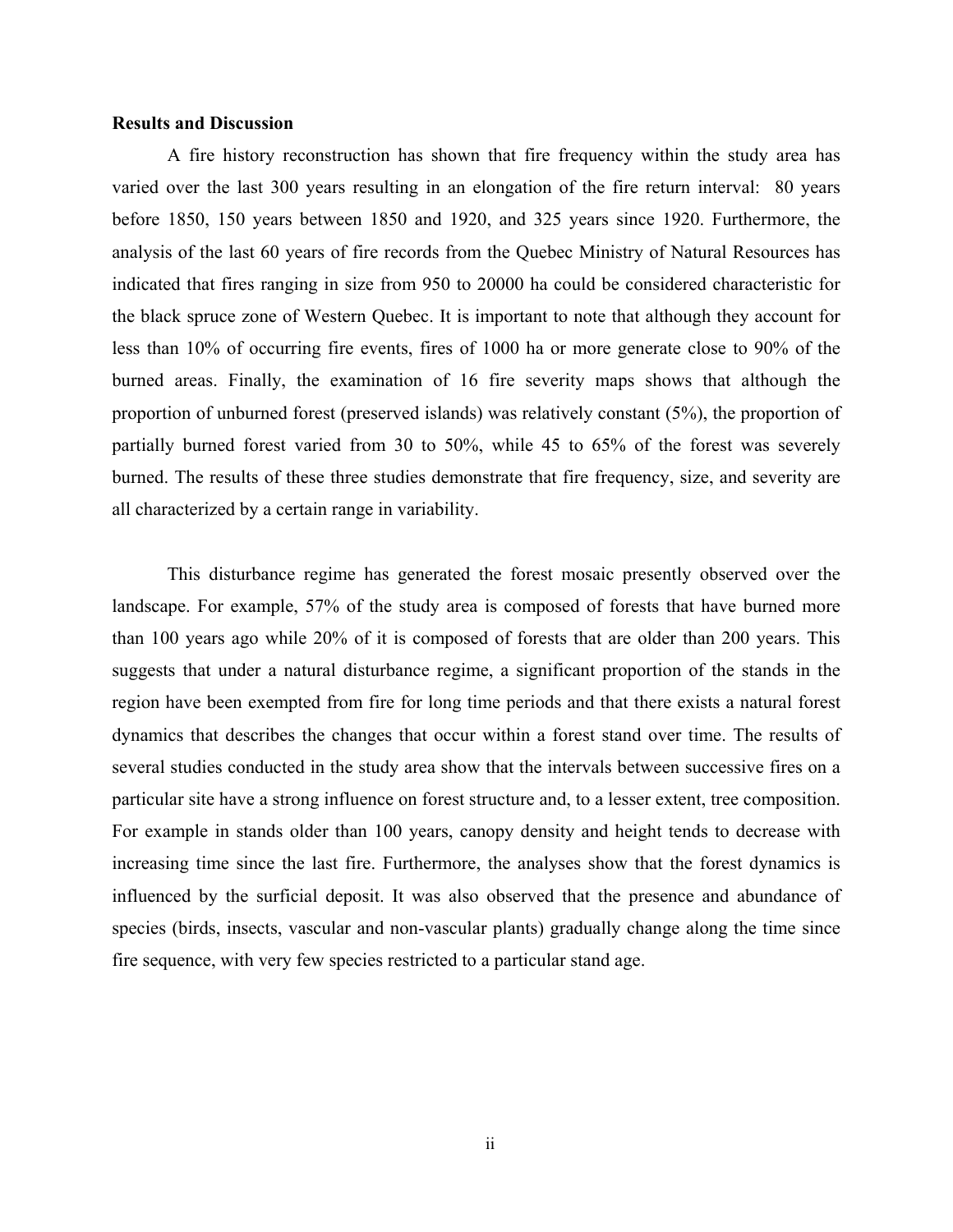

Figure 3. Conceptual model of natural forest dynamics proposed for the Matagami ecoregion and the corresponding management strategy. BS = black spruce (*Picea mariana* [Mill.] B.S.P.), JP = jack pine (*Pinus banksiana* Lamb.), TA = trembling aspen (*Populus tremuloides* Michx.), **cc =** clearcutting, **pc =** partial cutting, site preparation (s), plantation (p).

The baseline data on the response of organisms to the natural dynamics of the forest mosaic was a prerequisite condition for the assessment of the key differences that possibly exist in biodiversity patterns between managed forests and naturally disturbed forests. Several studies aiming at evaluating the effects of different silvicultural treatments on forest stand components and biological diversity are presently being conducted in the study area. Preliminary results suggest that partial cutting will maintain or produce forest stand structures characteristic of older forests.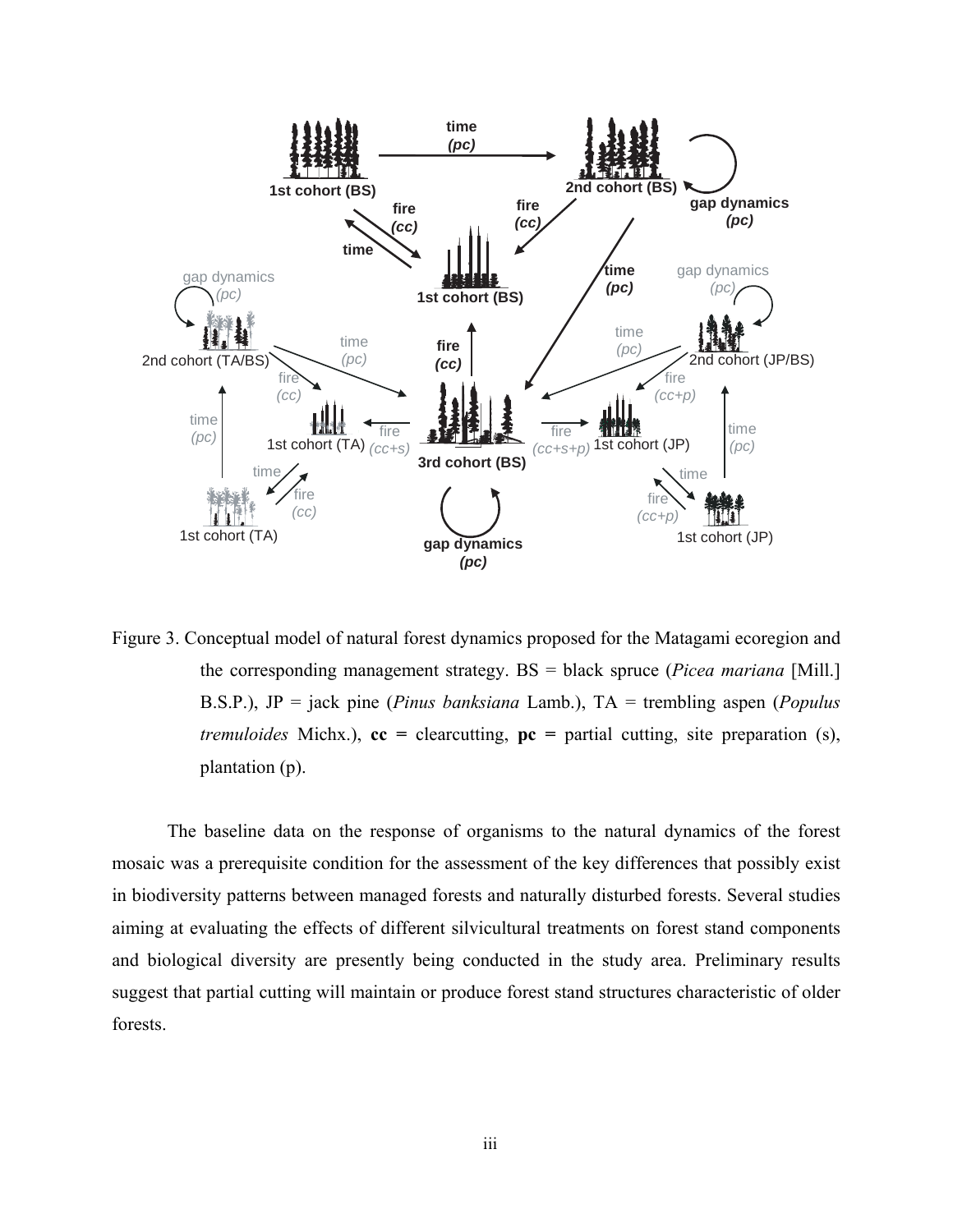The results obtained from the three first research themes are currently being used to develop tools and guidelines that will facilitate the implementation of the proposed strategy. This requires the integration of a number of elements related to natural disturbance regime and natural forest dynamics at the different levels of forest management planning. For example, the development of a 25-yr strategic plan requires the establishment of management objectives at a landscape level. We propose that a management strategy based on the use of a variety of silvicultural systems (even-aged and uneven-aged silviculture) will maintain the observed natural diversity resulting from the fire regime variability in terms of size, severity and intervals. Preliminary results indicate that the implementation of such a strategy would not significantly affect timber supply while favouring the maintenance of a variety of stand types.

The implementation of the strategy in a 5-yr tactical plan requires the development of tools for evaluating the potential for the different silvicultural systems in different management subunits. It also requires the development of guidelines for the spatial and temporal distribution of these different silvicultural systems. So far, our analyses indicate that the implementation of the strategy at this level of forest management planning is mainly limited by the nature of the information available in forest resource inventories. Finally at the 1-yr operational planning level, field guides are being developed as tools for silvicultural diagnostic, prescription, and evaluation in the context of mixed silvicultural systems.

The implementation of the proposed strategy is a good example of adaptive management. The continual arrival of new results from the first three themes of research facilitates and improves the development of the tools and guidelines stemming from the fourth research theme. In this regard, the monitoring of the managed forests is an integral part of the strategy and it can easily be incorporated in the different research themes.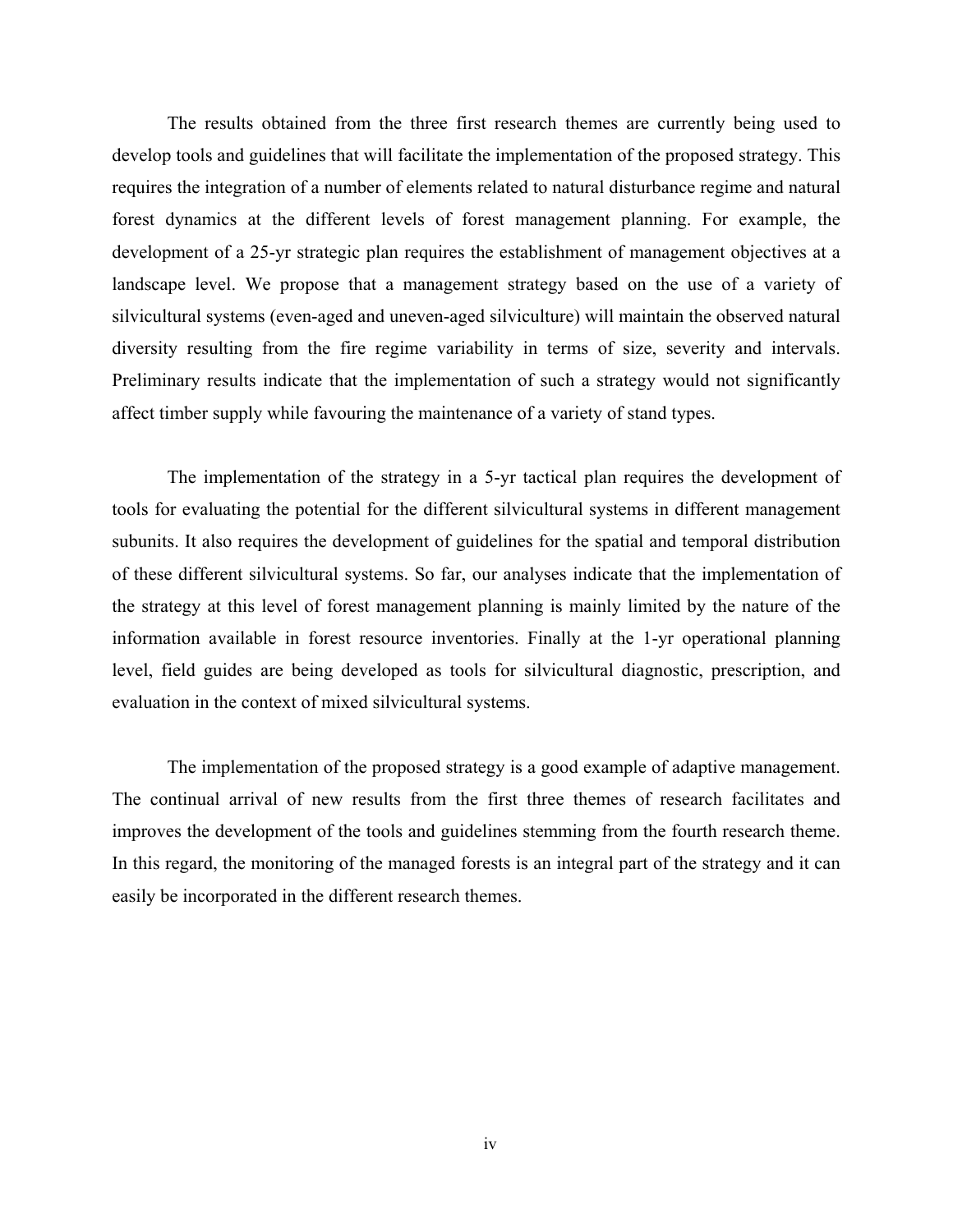#### **INTRODUCTION**

In the boreal forest, fire is the main natural disturbance that initiates succession and creates a mosaic of forest stands of different ages and compositions, in conjunction with the physical configuration of landscapes (Johnson 1992; Gauthier et al. 1996). Until recently, it was generally assumed that the North American boreal forest was characterized by short fire cycles (fire cycle: the time needed to burn a total area equivalent to the size of study area), resulting in forest mosaics composed of even-aged stands (Heinselman 1981; Johnson 1992). This generalization has often been used to justify forest management based on clearcutting and short rotations (the age at which the forest is harvested). On the other hand, long fire intervals that allow for changes in canopy dominance and the development of uneven-aged forests have also been reported, particularly in the eastern boreal forests of North America (Cogbill 1985; Foster 1985; Frelich and Reich 1995; Bergeron 2000; De Grandpré et al. 2000; Gauthier et al. 2000; Lesieur et al. 2002; Lefort et al. 2003). Bergeron et al. (2001) have shown that in four regions of eastern Ontario and western Quebec, more than 50% of the area is occupied by stands that burned more than 100 yr ago. Therefore, using a short industrial forest rotation can lead to a dramatic decrease in stand diversity (composition and structure) at the landscape level (Gauthier et al. 1996), with potentially significant consequences for biological diversity (Hunter 1999).

Forest ecosystem management based on an understanding of natural disturbance regimes has been suggested as a means of maintaining biological diversity and productivity in forest ecosystems (Attiwill 1994; Bergeron and Harvey 1997; Angelstam 1998; Bergeron et al. 1999b, 2002). Management strategies aimed at maintaining stand and landscape compositions and structures similar to those that characterize natural ecosystems should favor the maintenance of biological diversity and essential ecological functions (Franklin 1993; Gauthier et al. 1996; Hunter 1999; MacNally et al. 2002). Hence, forest characteristics such as the age-class distribution, the stand composition and structure, and the spatial arrangement of stands in natural landscapes should be key indicators for the implementation of sustainable forest management. This knowledge must also include forest succession, a key process that structures ecological diversity and determines the availability of timber, habitat for wildlife, and other resources.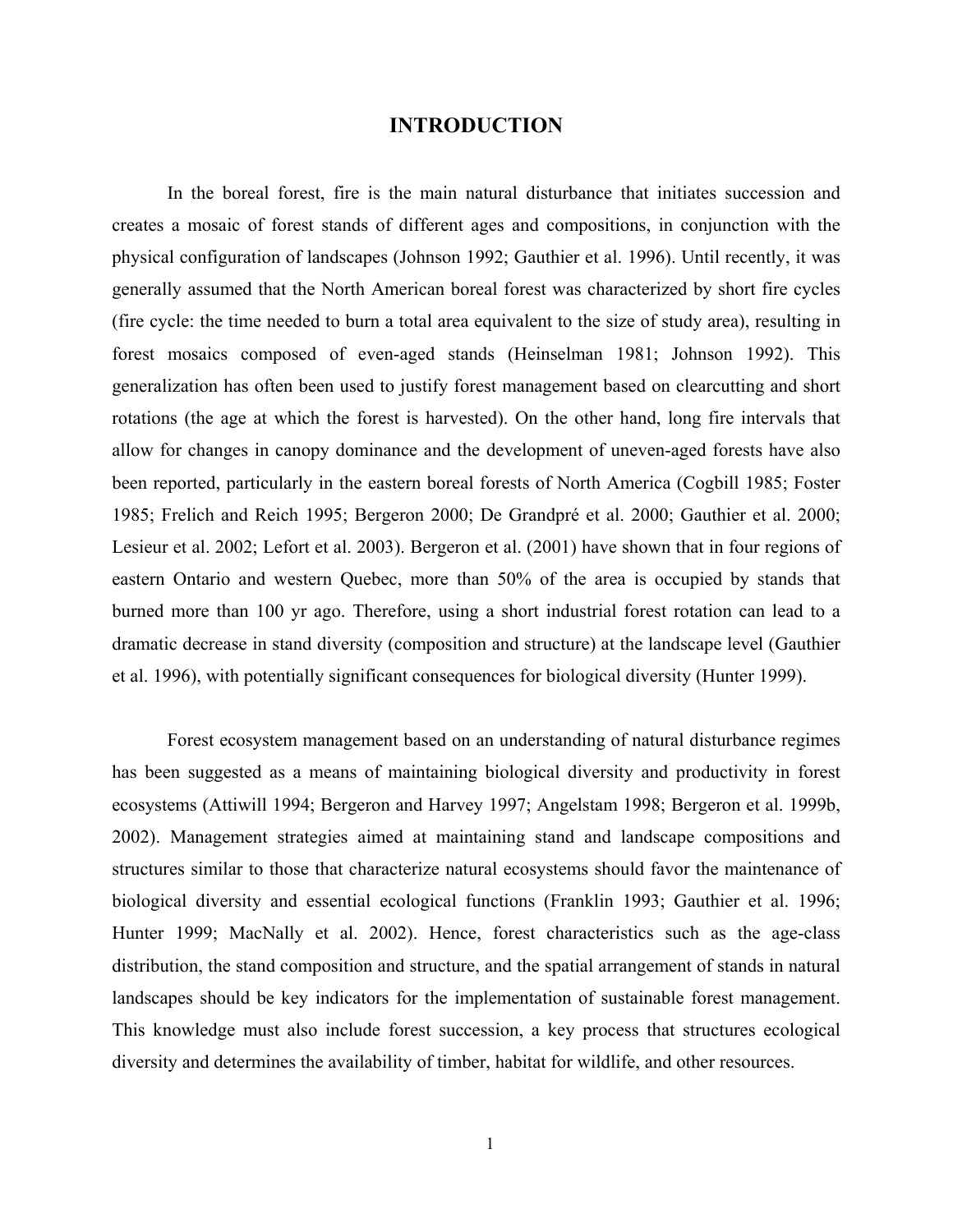Recently, Bergeron et al. (1999b) proposed an approach in which diverse treatments can be applied in order to maintain the forest's structural and compositional diversity without lengthening the timber rotation. The main objective of this chapter is to show how knowledge of natural forest dynamics can be simplified and transposed into a management strategy. We will illustrate the development and initial implementation of this strategy using a pilot study in the black spruce (*Picea mariana* [Mill.] B.S.P.)—feathermoss (*Pleurozium schreberi* (Brid.) Mitt.) ecoregion of northwestern Quebec.

#### **FRAMEWORK AND APPROACH**

The development of the management strategy was based on four different research themes. The first theme documented the characteristics of the region's fire regime, particularly the variability in fire frequency, size, and severity. The variability imposed by permanent site features that influence the thermal, hydric, and nutritional regimes, combined with the disturbance regime, is responsible for the variety of forest habitats in a region and thus determines the "coarse filter" on which to base the maintenance of biodiversity (Attiwill 1994; Bergeron et al. 2002). The second theme documented the natural forest dynamics that occur on the region's main surficial deposits. To assess whether key differences in patterns of biodiversity exist between managed and naturally disturbed forests, and how critical these differences are to the maintenance of biodiversity, we required baseline data on the responses of organisms to the natural dynamics of forest mosaics. In consequence, the third theme had the objective of defining these responses with respect to various components of forest stands, including structural elements (e.g., forest composition and structure, coarse woody debris, etc). These first three research themes allowed us to define a number of objectives (e.g., landscape, stand ecological type, and stand level) that could serve as targets at different phases of management planning. The fourth theme examined the integration of these objectives within management planning.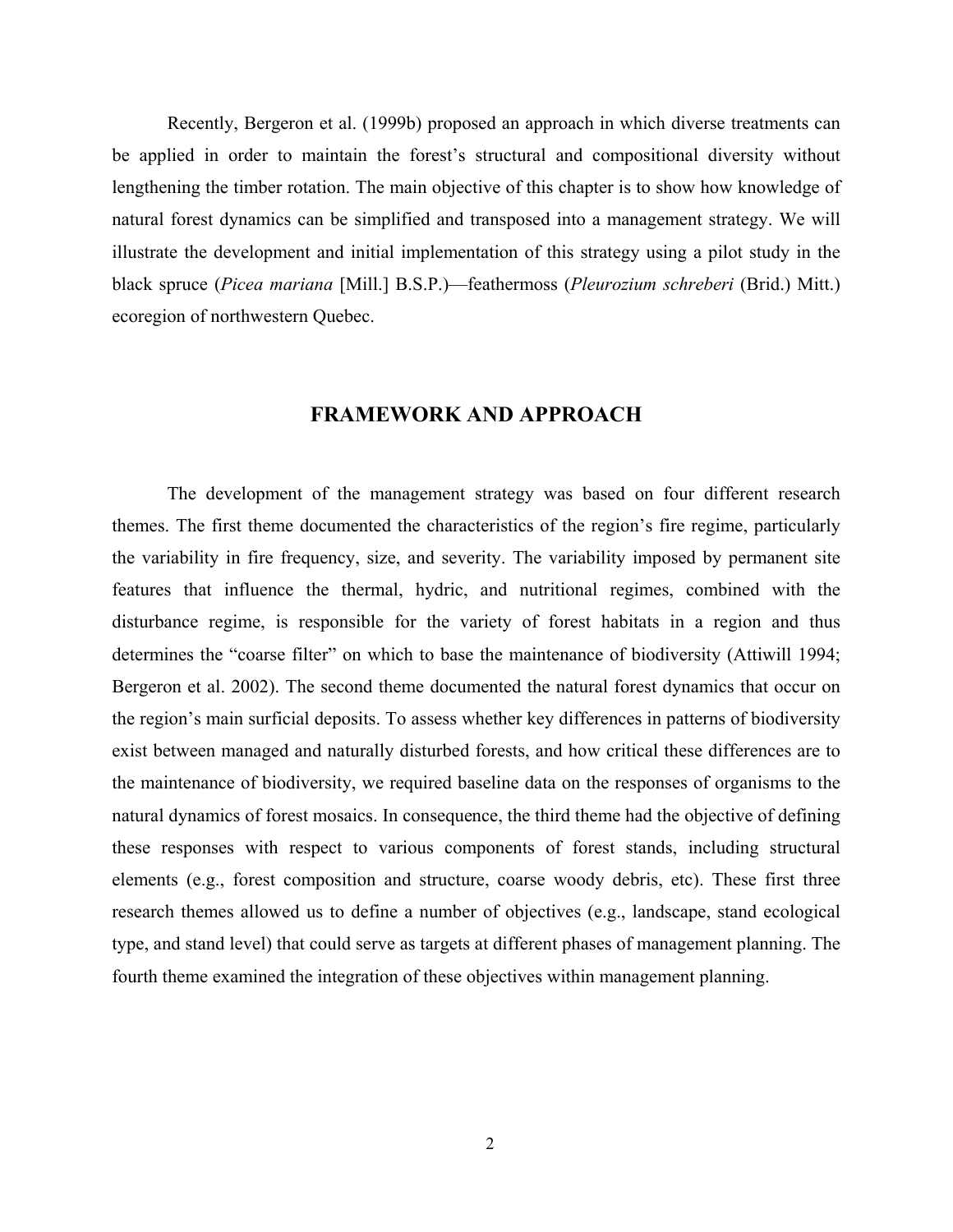#### **STUDY AREA**

The data used in the development of the management strategy were collected in a subsection of the Matagami (6a) ecoregion (Saucier et al. 1998; Figure 1). This ecoregion is part of the black spruce -feathermoss bioclimatic domain, a subregion of Quebec's boreal forest (Saucier et al. 1998). The area belongs to the Northern Clay Belt forest region (Rowe 1972), which is characterized by forest stands generally dominated by black spruce and jack pine (*Pinus banksiana* Lamb.). There are also mixed stands of trembling aspen (*Populus tremuloides* Michx.), balsam poplar (*Populus balsamifera* L.), white birch (*Betula papyrifera* Marsh.), white spruce (*Picea glauca* [Moench] Voss), and balsam fir (*Abies balsamea* [L.] Mill.) on coarser tills and alluvial deposits along rivers and lakes.

The regional climate is continental, with a mean annual temperature ranging between – 2.5 and  $0^{\circ}$ C; the January and July temperatures average -17.5 and 17.5  $^{\circ}$ C, respectively. Annual precipitation averages about 1000 mm. The ecoregion lies within the James Bay watershed, and plains form the dominant landscape, with occasional hills; the average altitude is 284 m above sea level. The area's surficial deposits are predominantly clays and silts associated with the glacial Lake Ojibway. Subsequent readvance of a glacial lobe created a clay-textured Cochrane till in the northwestern part of the region.

The management strategy described in this chapter is currently being implemented in part of the Lac Grasset (119) regional landscape unit at the western end of the Matagami ecoregion. The Lac Grasset landscape is characterized by relatively flat topography (an average slope of 1%) and predominantly hydric and subhydric soil moisture regimes (Robitaille and Saucier 1998). As a result, more than 60% of its soils are classified as organic (an organic horizon deeper than 40 cm), with the better-drained sites associated with the Harricana moraine that crosses the unit from south to north and with scattered buttes. The management area covers about 4750 km<sup>2</sup> (from 49°37'30'' to 50°22'30'' N and 78°30'00'' to 79°30'00'' W) and includes part of a Forest Management Unit licensed by Tembec Industries Inc. and Norbord Industries Inc.'s Nexfor division .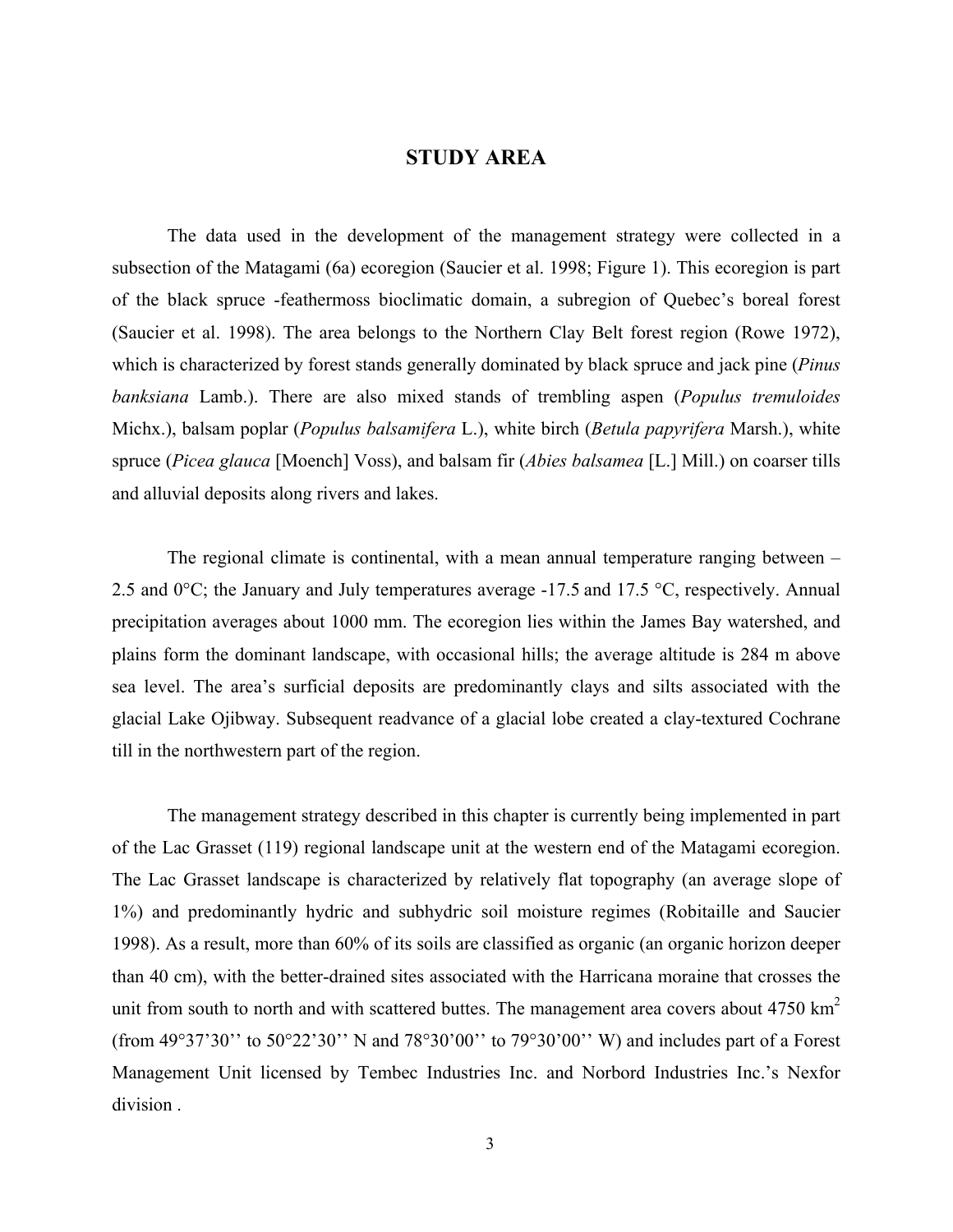

Figure 1. Locations of the areas used for data collection and for the pilot management study.

According to the forest inventory conducted by Quebec's Ministère des Ressources Naturelles, only about 50% of the area is covered by commercial forest, and large areas are covered by bogs. This commercial forest is primarily black spruce stands (87%), with occasional jack pine (8%) and trembling aspen (5%) stands on the better-drained sites. Three major fires have occurred in the last 40 yr (1962, 1976, and 1997) and harvesting operations have taken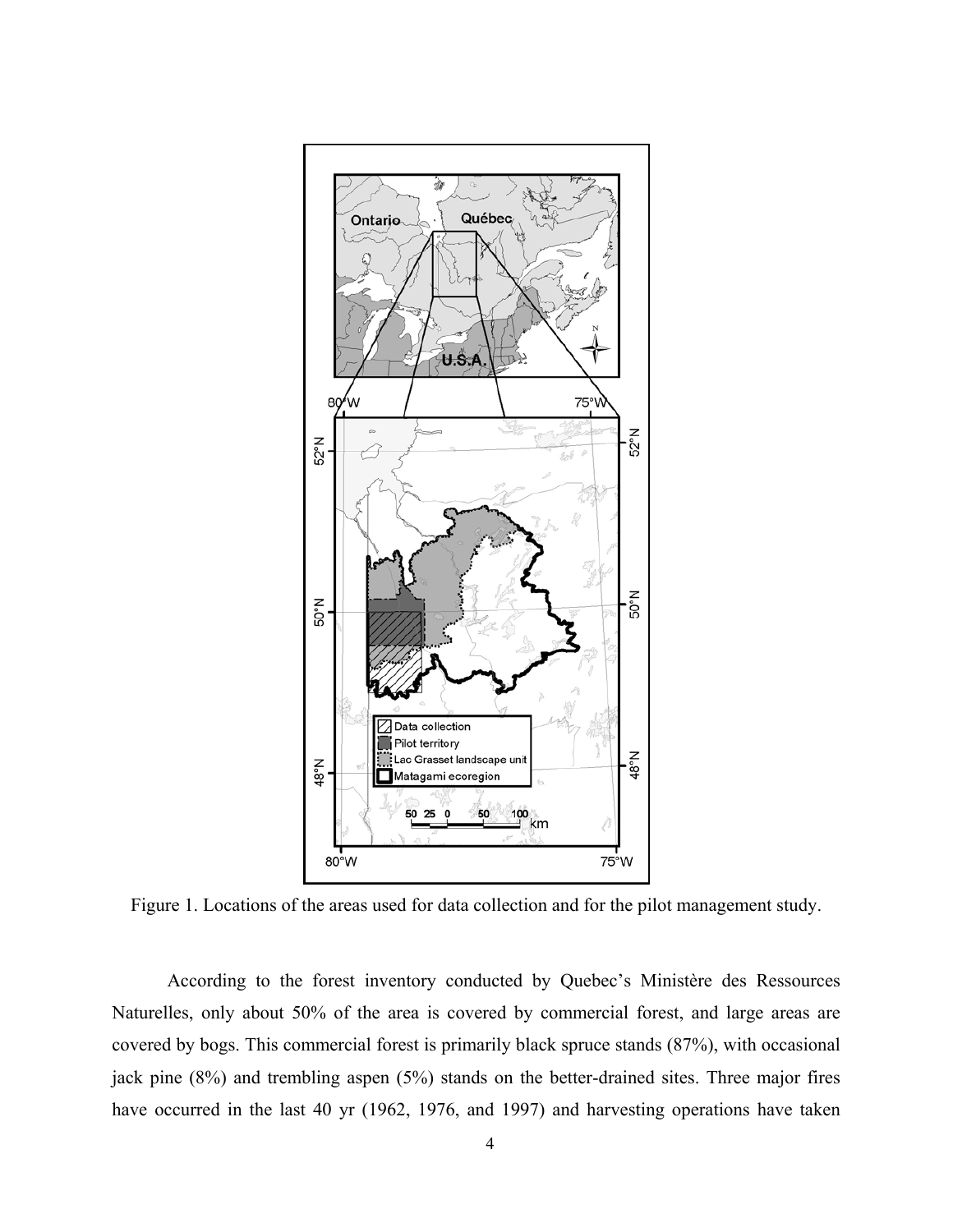place since 1984. The regenerating forests represent about 30% of the land area occupied by the commercial forest, and about half of the regenerating forest originates from harvesting activities. Although industrial forestry only began around 20 yr ago in this region, the territory has been partially accessible for about 30 yr due to the construction of primary roads to two mines in the area. However, many parts of the territory are only accessible in winter because the extensive bogs and major rivers can only be crossed when they are frozen. Fire suppression was minimal before 1970, as the territory was mostly inaccessible and the usage of "water bombers" only started at that time. Moreover, the area was only included within the province's zone of intensive fire protection once harvesting activities began.

#### **KNOWLEDGE OF NATURAL DYNAMICS**

#### **Variability in Natural Disturbance**

Data on the region's fire history and forest dynamics were mostly gathered in the southwestern subsection of the Matagami ecoregion (from 49°00 to 50°00'N and 78°30' to 79º30'W (Figure 1). Using archival data, air photos and ground-truthing techniques, the fire history for the last 300 yr has been reconstructed; see Bergeron et al. (2001) and Gauthier et al. (2002) for a complete methodology. This reconstruction showed that large areas are still covered by stands that have not burned for a considerable period of time; 57% of the data collection area is composed of forest that burned more than 100 yr ago, and 20% is older than 200 yr (Figure 2). This suggests that under a natural fire regime, a significant proportion of the stands were undisturbed by fire for long periods.

However, fire cycles have changed within the last 300 yr (Bergeron et al. 2001). From the short cycle of around 100 yr before 1850, fire cycles increased to 130 yr by around 1920, and have increased since then to an estimated 400 yr (Table 1). As this change started before human settlement, it appears to be related to climate change, which became less conducive to large fires after the end of the Little Ice Age (Bergeron et al. 2001; Lefort et al. 2003). The more recent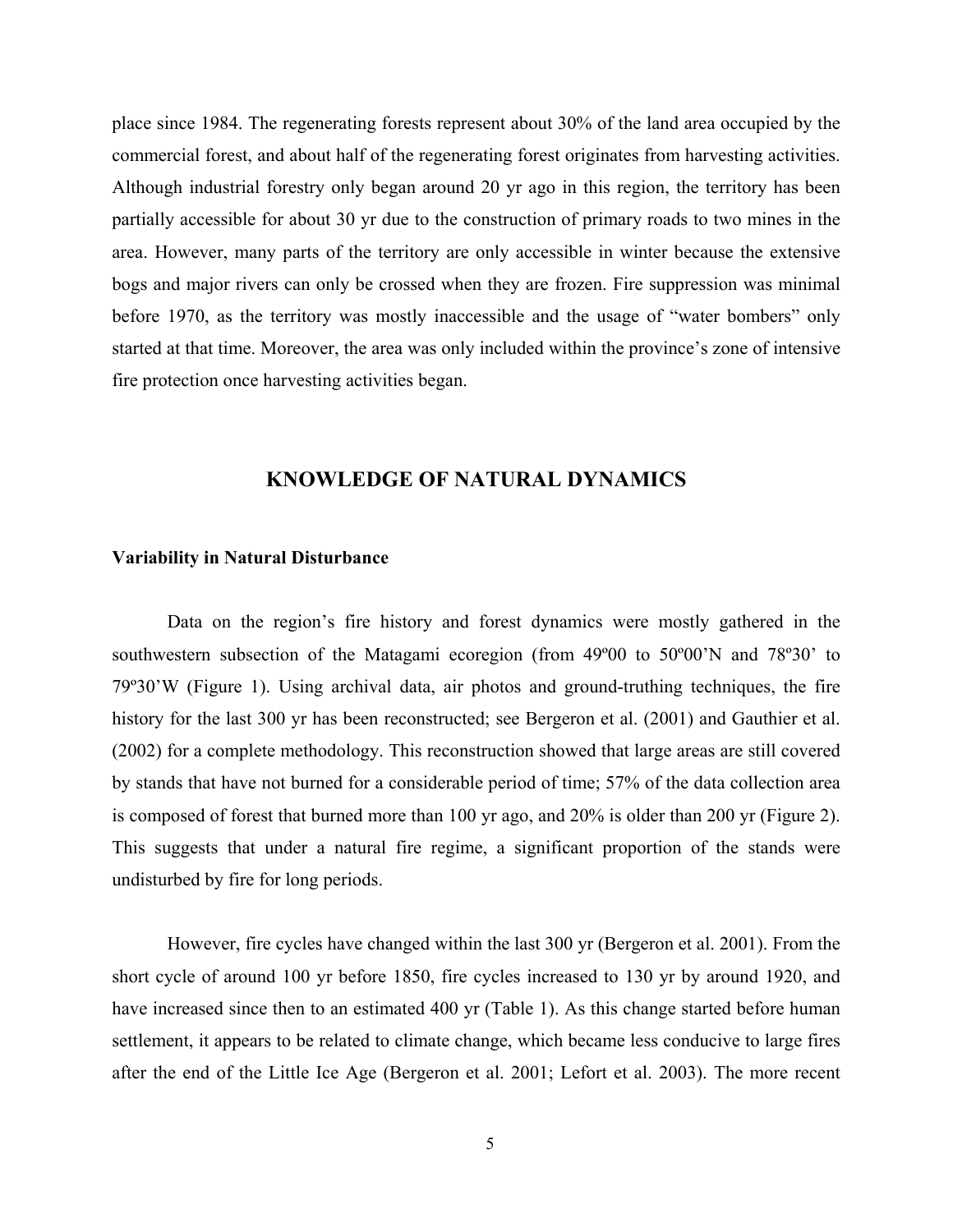increase in fire cycle (from 1920) may have also resulted from human activities such as road construction and fire suppression.

As Table 1 shows, the mean stand age also increased from 1850 to the present, but more slowly than the increase in fire cycle. The age structure of the forests has a certain inertia with respect to changes in the fire cycle. Moreover, the mean stand age integrates the changes in the fire cycle over the past 300 yr. For these reasons, we suggest that the average stand age in the study area (expressed in terms of time since the last fire) can be used as a baseline for planning harvesting activities in order to estimate the desired proportion of each age class to be maintained by means of different silvicultural treatments. This is discussed in more details later in this chapter, and in terms of the cohort model of Bergeron et al. (1999b, 2002). For the study area, the mean age was estimated at 151 yr.

Table 1. Fire cycle, 95% confidence interval of fire cycle, and mean stand age estimated in the southwestern section of the Matagami ecoregion

|          |              | Fire cycle (yr) |               |
|----------|--------------|-----------------|---------------|
|          | Before 1850  | Before 1920     | Today         |
| Cycle    | 103 (80-131) | 133 (106-167)   | 398 (302-524) |
| Mean age | 87 (66-114)  | $102(85-123)$   | 183 (154-218) |

(See Figure 1 for the location of this region)

We used the data from the same area to study the fire-size distribution (Figure 2b). Whereas the majority of fires were smaller than 1000 ha, these fires were only responsible for a small fraction of the total area burned (Bergeron et al. 2002). Consequently, large fires (those larger than 1000 ha) were responsible for most of the area burned, and therefore created much of the age structure and configuration of the landscape in terms of stand composition (Johnson et al. 1998). Bergeron et al. (2002) suggested that the characteristic size of these fires varied from 950 to 20 000 ha, and that regeneration areas should therefore fall within this range of sizes.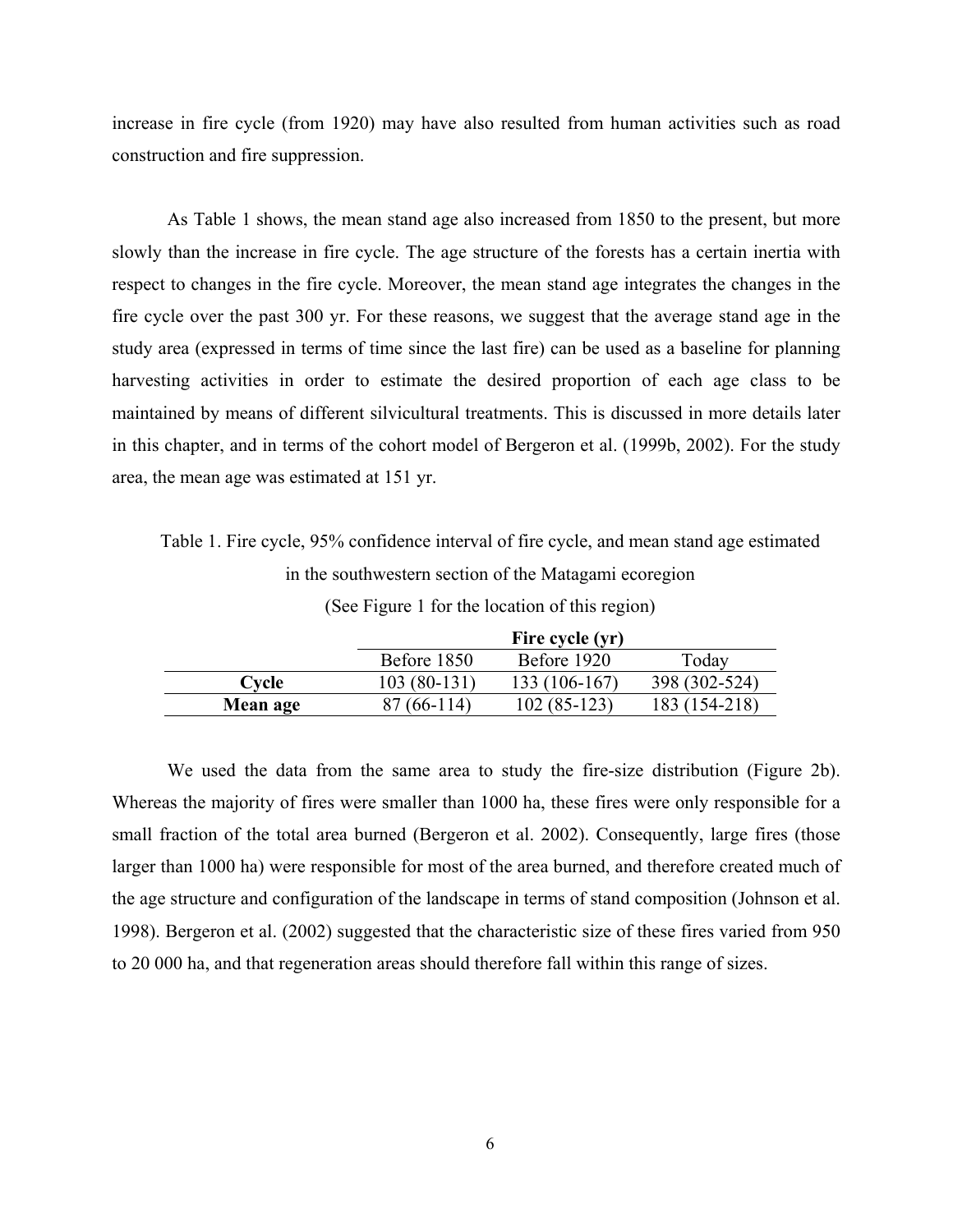

Figure 2. The post-fire origin of stands in the study area (% of total area; left panel) and fire-size distribution (1945-1998; right panel) in the southwestern section of the Matagami ecoregion.

It must be recognized that severity varies within any single fire, especially if the fire covers very large areas and burns for longer than a day; as a result, the fire will leave patches of living trees behind (Van Wagner 1983; Turner and Romme 1994; Kafka et al. 2001; Bergeron et al. 2002; Ryan 2002). Although the areas that totally escape burning (preserved islands) appear to be relatively constant from year to year, at around 5% of the total area (Eberhart and Woodard 1987; Bergeron et al. 2002), the zones of low fire severity depend greatly on seasonal weather. In fact, "low-severity zones", which include areas that totally escaped the fire and those that only sustained intermittent crown fires, may occupy up to 50% of a burned area, depending on the type of forest, especially when the prevailing weather conditions are relatively mild (Bergeron et al. 2002). The presence of these lightly burned zones suggests that the pattern of mortality generated by fire is very distinct from that which results from conventional forest harvesting. Trees that survive a fire not only appear to play a determining role in regenerating burns (Greene and Johnson 2000), but also represent refuge (shelter) habitats for wildlife in the regenerating forest and increase the spatial heterogeneity of the forest mosaic that results from the fire.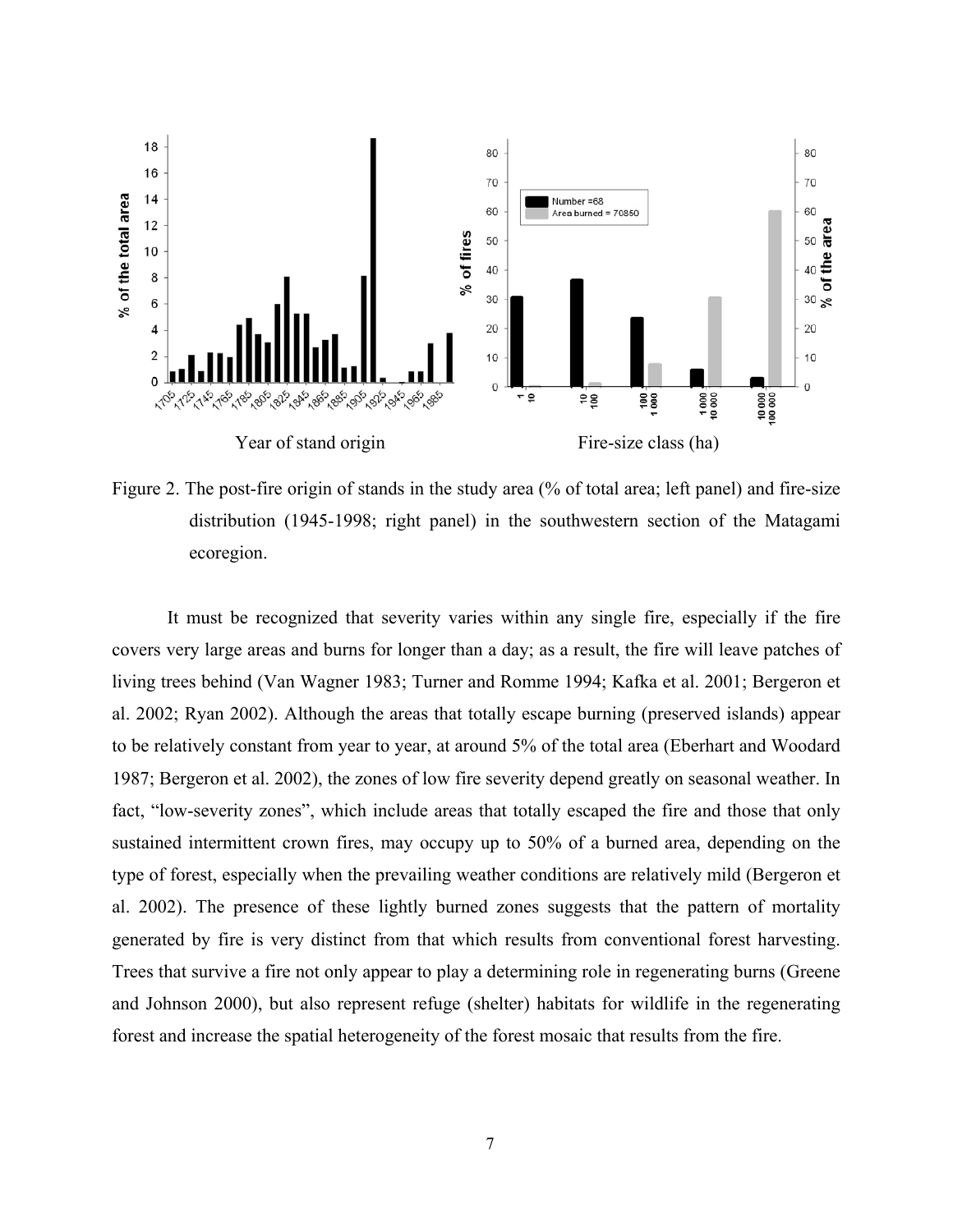#### **Forest Dynamics**

Many studies on vegetation dynamics have been conducted in the Matagami ecoregion (Bergeron et al. 1999b; Gauthier et al. 2000; Harper et al. 2002, in press). Although the data on the vegetation were obtained from chronosequence studies, the congruence between these results and the results from permanent sample plots (Lesieur et al. 2002) in another region of western Quebec's boreal forest supported our interpretation of successional trends. The results of these studies are summarized in the next section and in Table 2. After a fire, stands are recolonized mainly by three species, black spruce, trembling aspen and jack pine, and these species show some preference for specific types of surficial geology. For instance, jack pine and trembling aspen are more common on rock, sand, or clay till sites than on organic sites, whereas black spruce is present on all sites.

|                             |                                                          | Mean importance value |               |      |       |              |        |       |                     |       |
|-----------------------------|----------------------------------------------------------|-----------------------|---------------|------|-------|--------------|--------|-------|---------------------|-------|
|                             | Time                                                     |                       | No. of Black  | Jack |       | White Balsam | White  |       | <b>Tremb Balsam</b> | Larch |
|                             | since                                                    |                       | stands spruce | pine | birch | fir          | spruce | ling  | poplar              |       |
|                             | fire(yr)                                                 |                       |               |      |       |              |        | aspen |                     |       |
| <b>Surficial</b><br>geology |                                                          |                       |               |      |       |              |        |       |                     |       |
| Rock                        | 50                                                       | 5                     | 29.7          | 46.8 | 9.2   | 2.8          | 0.4    | 9.0   | 0.0                 | 2.2   |
|                             |                                                          |                       | 18.9          | 29.1 | 13.6  | 6.2          | 0.9    | 20.1  | 0.0                 | 5.0   |
|                             | 150                                                      | $\overline{2}$        | 64.0          | 34.2 | 1.8   | 0.0          | 0.0    | 0.0   | 0.0                 | 0.0   |
|                             |                                                          |                       | 0.3           | 2.8  | 2.5   | 0.0          | 0.0    | 0.0   | 0.0                 | 0.0   |
| Clay till                   | 50                                                       | 12                    | 23.9          | 52.3 | 6.3   | 6.3          | 2.2    | 9.1   | 0.0                 | 0.0   |
|                             |                                                          |                       | 25.1          | 35.0 | 13.6  | 13.8         | 6.5    | 24.3  | 0.0                 | 0.0   |
|                             | 150                                                      | $\overline{4}$        | 41.2          | 18.1 | 7.1   | 1.4          | 0.0    | 22.5  | 7.9                 | 1.8   |
|                             |                                                          |                       | 36.6          | 36.2 | 8.2   | 2.9          | 0.0    | 29.8  | 15.7                | 3.7   |
|                             | 250                                                      | $\mathbf{1}$          | 1.8           | 95.3 | 0.0   | 0.0          | 0.0    | 2.9   | 0.0                 | 0.0   |
|                             |                                                          |                       | --            | --   | --    | --           | --     | --    | --                  | $- -$ |
| Sand                        | 50                                                       | 9                     | 26.0          | 58.7 | 9.3   | 0.9          | 1.5    | 3.6   | 0.0                 | 0.0   |
|                             |                                                          |                       | 20.6          | 23.8 | 17.8  | 1.6          | 3.1    | 8.0   | 0.0                 | 0.0   |
|                             | 150                                                      | $\overline{3}$        | 45.5          | 20.8 | 6.0   | 22.8         | 0.0    | 5.0   | 0.0                 | 0.0   |
|                             |                                                          |                       | 27.5          | 19.5 | 10.3  | 39.5         | 0.0    | 8.6   | 0.0                 | 0.0   |
| Organic                     | 50                                                       | 35                    | 61.8          | 22.8 | 1.7   | 4.3          | 3.4    | 4.2   | 0.0                 | 1.8   |
|                             |                                                          |                       | 31.6          | 27.4 | 7.2   | 11.7         | 12.6   | 11.5  | 0.0                 | 6.3   |
|                             | 150                                                      | 20                    | 85.7          | 5.4  | 0.9   | 6.6          | 1.0    | 0.0   | 0.0                 | 0.5   |
|                             |                                                          |                       | 24.8          | 18.0 | 2.8   | 12.8         | 4.4    | 0.0   | 0.0                 | 1.4   |
|                             | 250                                                      | 17                    | 92.4          | 0.0  | 0.8   | 6.1          | 0.0    | 0.0   | 0.0                 | 0.6   |
|                             |                                                          |                       | 17.3          | 0.0  | 3.4   | 14.1         | 0.0    | 0.0   | 0.0                 | 1.9   |
|                             | $^{\circ}$ (relative frequency + relative basal area) /2 |                       |               |      |       |              |        |       |                     |       |
|                             | $b$ Larch = Larix laricina (Du Roi) K. Koch.             |                       |               |      |       |              |        |       |                     |       |

Table 2. Mean importance values<sup>a</sup> and standard error *(italics)* for 8 tree species for the main surficial geology types<sup>b</sup>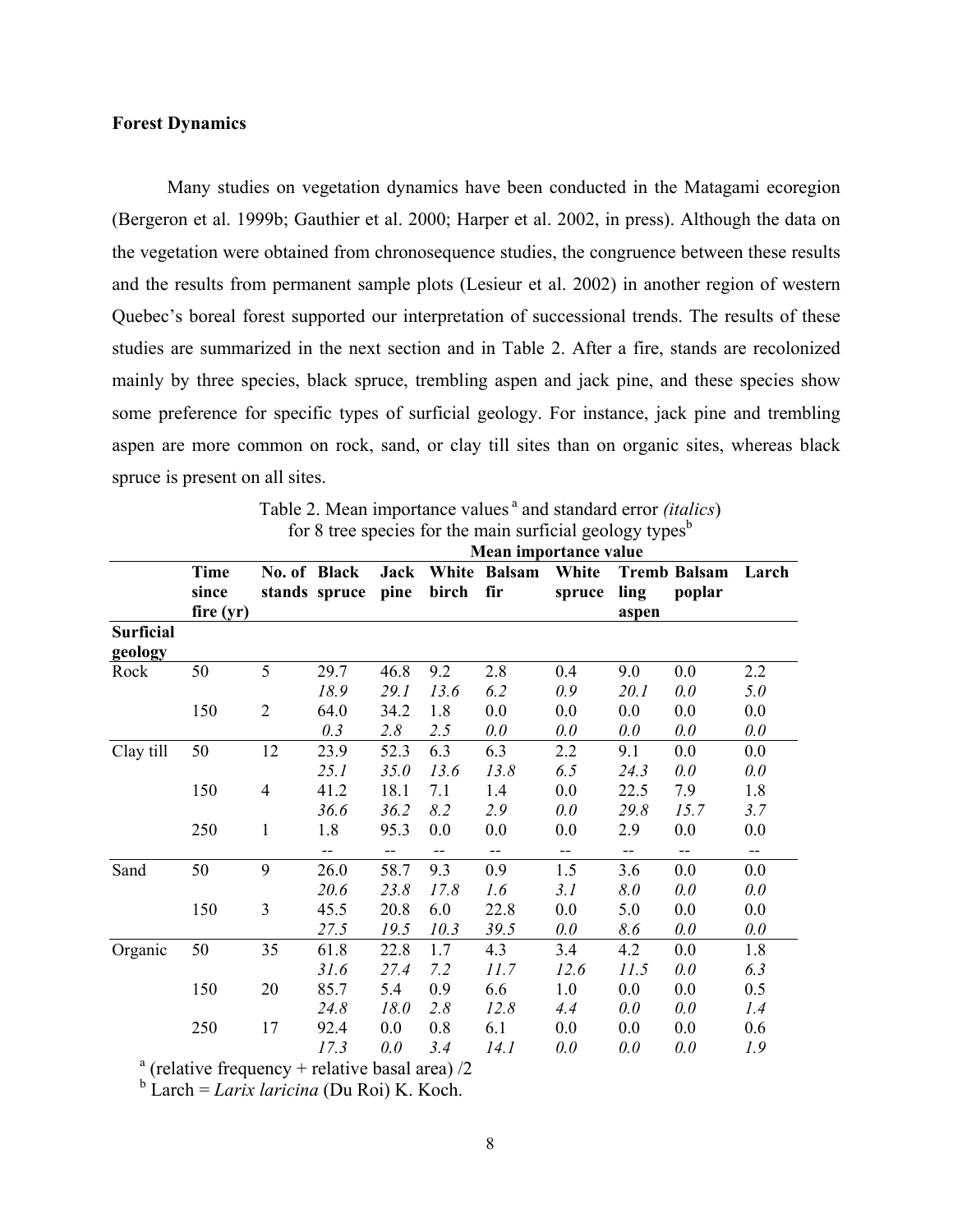Within the first 100 yr, on organic sites, the majority of stands on organic soils are dominated by black spruce (Table 2; Gauthier et al. 2000; Harper et al. 2002), though some stands are dominated by jack pine or trembling aspen. As the time since the last fire increases, the presence of both pioneer species tends to decrease considerably while the importance of black spruce increases. In black spruce stands, the vertical structure becomes irregular over time; for example, stand height and density both tend to decrease with increasing time since the last fire even while the abundance of canopy gaps is increasing (Harper et al. 2002). On the other site types, canopy dominance changes from deciduous stands or stands dominated by jack pine to stands dominated by black spruce when the interval between fires is long enough. For instance, on rocky and sandy site types, jack pine tends to dominate young stands, but black spruce becomes dominant in stands older than 100 yr. Moreover, if the time between fires is sufficiently long, the pioneer species may disappear from the stand. Because the fire cycle in this region typically exceeds 100 yr, change in both species composition and stand structure represents a significant component of vegetation dynamic in the area (Carleton and Maycock 1978;, Gauthier et al. 2000; Harper et al. in press).

Harper et al. (in press) also conducted a stand-level study of structural changes along a chronosequence, and found that the stand-level structural characteristics of old-growth forests differed among site types. On organic sites, the abundance of snags and logs was highest in the oldest stages, as would be expected for old-growth forests (Kneeshaw and Burton 1998), whereas snags and logs were least abundant in the oldest stages of clay and sand site types; the peak value for these two structural attributes was observed at around 150 to 200 yr. As stands converge towards pure black spruce, both the canopy cover and the canopy height tend to decrease (Harper et al. 2002). The old-growth phase is also characterized by an increasing thickness of organic matter and increased richness and cover of *Sphagnum* spp. compared with younger sites (Boudreault et al. 2002; Harper et al. in press).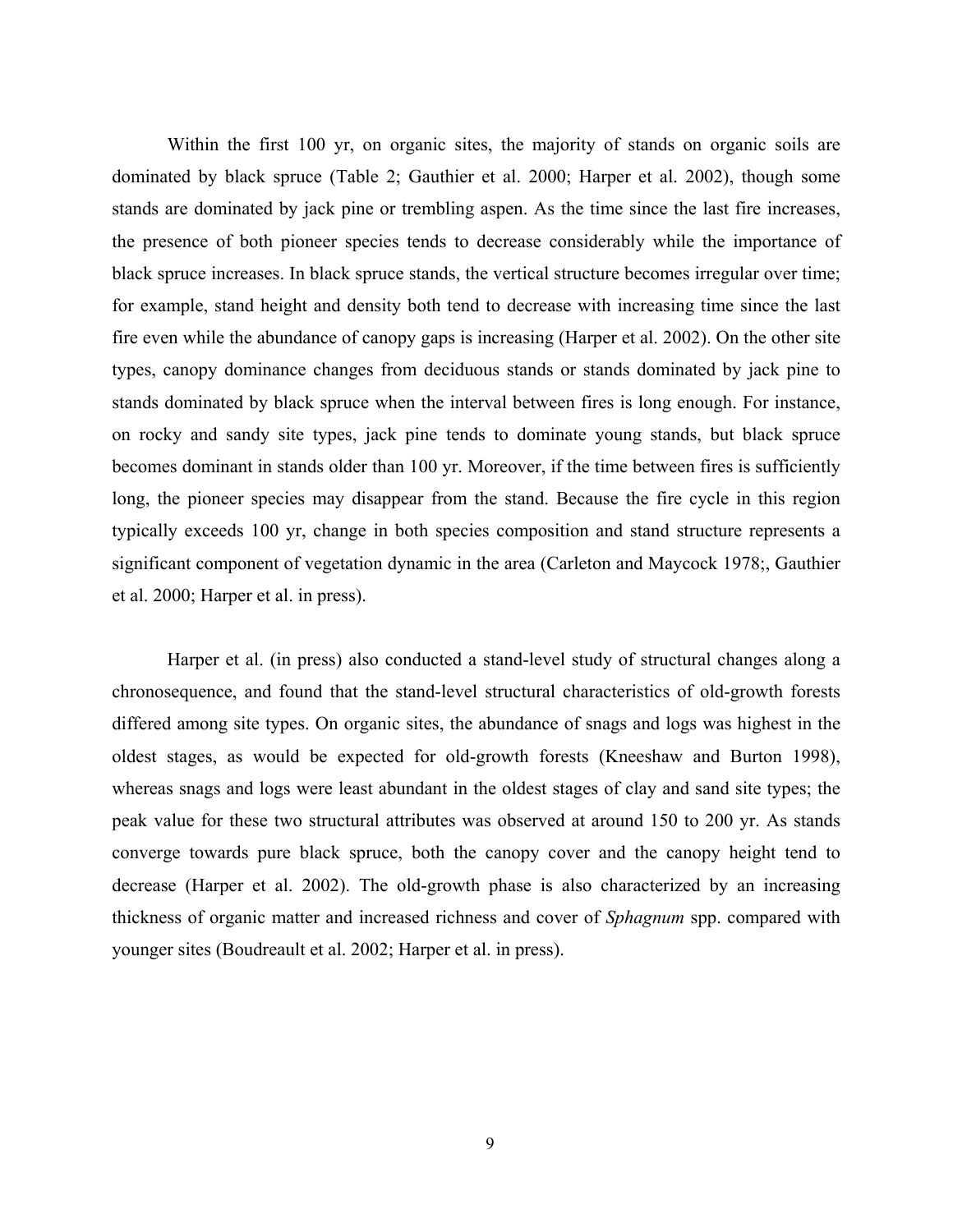#### **Responses of Organisms to Natural Dynamics**

The non-vascular and vascular understory species composition as well as that of epiphytic lichens have been studied along a stand chronosequence defined in the forest dynamics section of this chapter (Boudreault et al. 2002; Harper et al., in press). For these three groups, the composition of the species assemblages changed along the chronosequence, mainly in response to changes in the degree of canopy closure, time since the last fire, or depth of organic matter. The non-vascular terricolous assemblages responded mainly to changes in the stand composition, time since the last fire, and depth of organic matter. The floor of the mature forest, with its high basal area of trees and relatively low depth of organic matter, was characterized by a carpet of mosses typical of closed boreal forests, such as *Pleurozium schreberi* (Brid.) Mitt., *Ptilium crista-castrensis* (Hedw.) De Not., *Polytrichum commune* Hedw. and *Dicranum polysetum* Sw. (Boudreault et al. 2002; Harper et al. 2002). Such a species composition persists through the early stages of old-growth development  $(>100 \text{ yr})$ . When tree basal area begins to decline, at about 150 yr after a fire, the species richness and percent cover of *Sphagnum* spp. increased together with the increasing thickness of the organic matter horizons.

Differences in the species composition of understory vascular plants were also strongly related to the basal area of live trees and the time since the last fire (Harper et al., in press). In young and mature forests, which are closed-canopy stands, there was greater cover and richness of herbs and low shrubs, as well as greater fern richness, than in older forests. With the increasing dominance of black spruce, and as tree basal area decreases in the absence of fire, the understory became dominated by ericaceous species. Finally, epiphytic communities mainly responded to variations in the stand composition, time since the last fire, and tree age. The total number of species of epiphytic lichen was greater in forests in the early stages of old-growth development and where trembling aspen or jack pine were still present in the canopy (Boudreault et al. 2000, 2002). The abundance of epiphytic lichens was closely and positively related to mean tree age.

Drapeau et al. (in press) have studied bird communities in the same area along a 300-yr chronosequence. They showed that bird communities are also responding to changes in the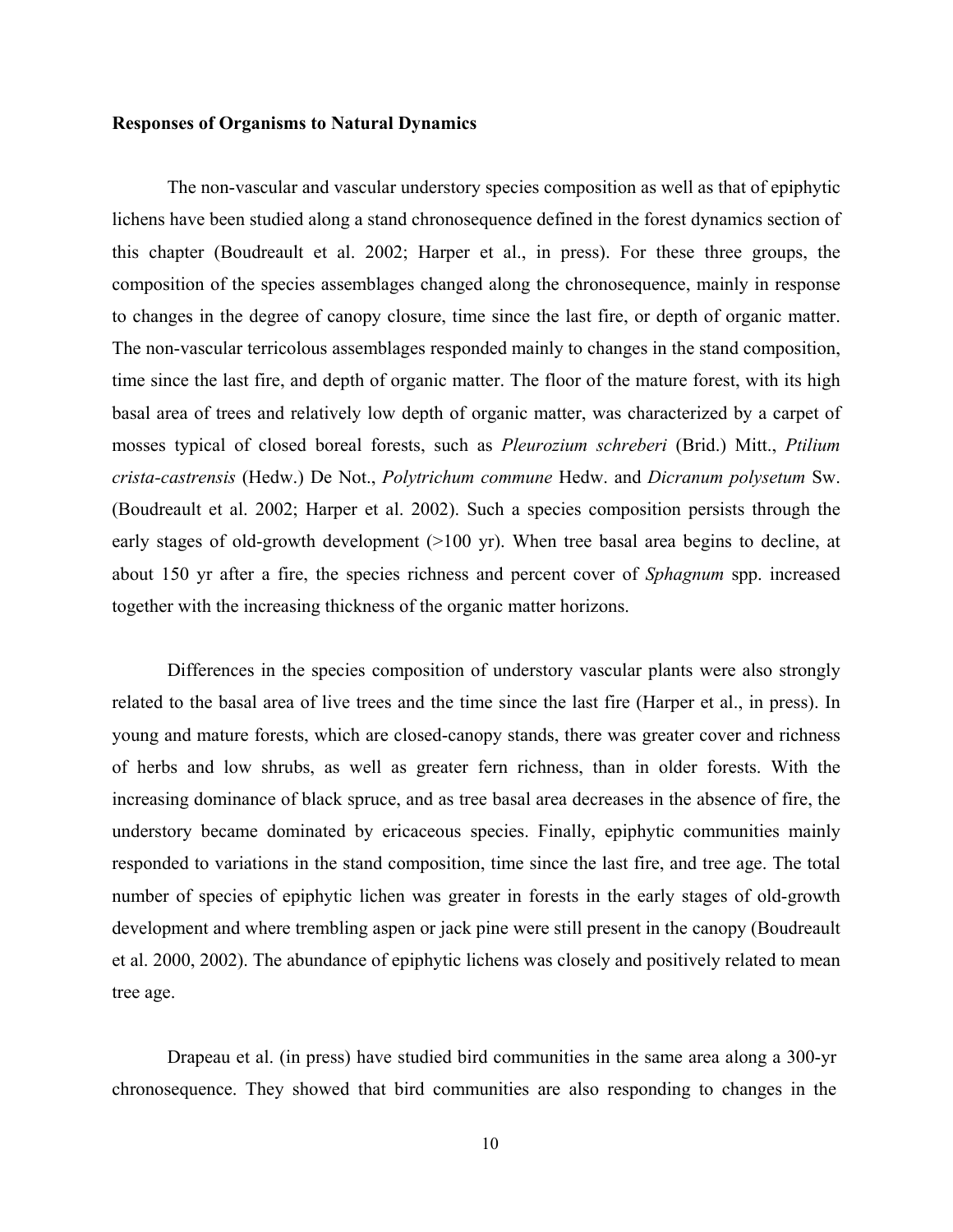degree of canopy closure: more species associated with closed-canopy forests were observed in forests that are in the early stages of old-growth development (100 to 120 yr), whereas in the oldest forests (>200 yr), bird assemblages were dominated by species associated with or tolerant of more open canopy conditions. Moreover, primary and secondary cavity nesters associated with standing dead wood (such as woodpeckers, nuthatches, and creepers) were also more abundant in landscapes that had not burned for 100 to 120 yr than in our oldest forests (>200 yr). This result is not surprising given the low densities of snags observed in the oldest forests of our study area (Drapeau et al. 2001; Harper et al. in press). Old-growth forests in their early stages retain a closed canopy with large trees while snags start to accumulate. This combination of canopy closure with attributes that generate structural heterogeneity (snags and downed woody debris) meets the habitat requirements of many forest-dwelling birds. Such conditions are lost as the forest becomes older than 200 yr. Bird communities in old-growth forests thus change considerably as the forest ages (from 100 to 200 yr) and the composition of these species assemblages closely reflects the changes that take place in the structure of the vegetation.

Finally, forest fires in this region extend over very large areas and produce large areas covered by stands with a similar age and structure. Such a coarse-grained landscape mosaic also affects the distribution patterns of organisms. Several studies have shown that mobile organisms such as birds are affected by the nature of the landscape that surrounds their habitats in the boreal forest (Edenius and Elmberg 1996; Schiemegelow et al. 1997; Drapeau et al. 2000). In the black spruce ecoregion, the spatial adjacency of similar structural conditions over large areas (10 to 100  $\text{km}^2$ ) was an important factor affecting the composition of bird communities (Drapeau et al. in press).

Overall, our studies show that regardless of the taxonomic group selected, many species reach their peak of abundance in the early stages of old-growth development (between 100 and 200 yr after a stand-replacing fire), when highly diversified structural conditions occur. This phase corresponds to the start of decadence in the post-fire cohort, which begins to die and be replaced in the canopy by trees recruited from the understory (see the next section for details). These conditions do not persist in forests older than 200 yr, so species associated with more open habitats occupy these forests. For this reason, the portions of the chronosequence that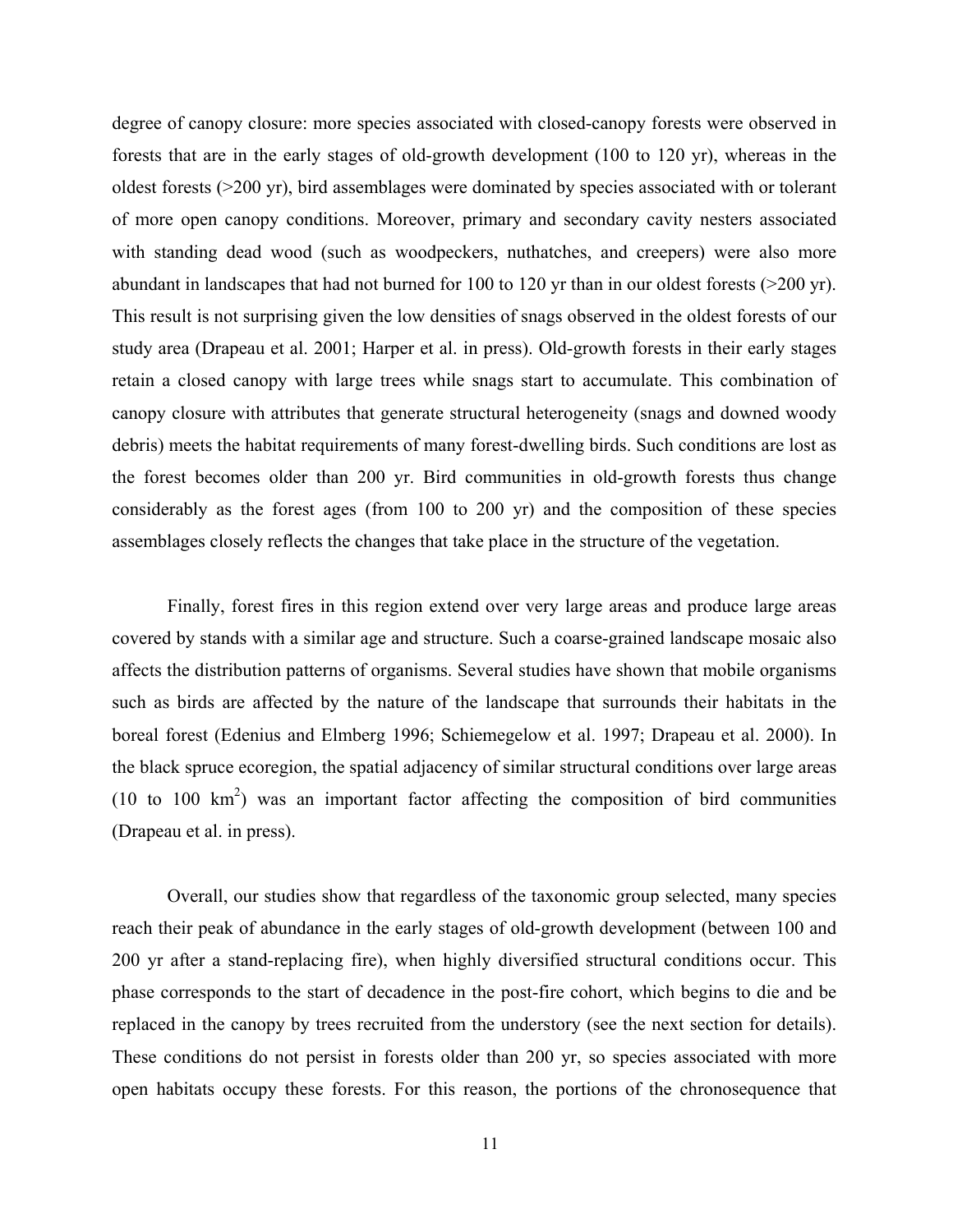cover old-growth development prior to 200 yr after a fire are key habitats from the perspective of biodiversity for the black spruce forest ecosystem. Because these forests cover more than 20% of the land base in the study region, they may have a strategic importance in the population dynamics of many forest-dwelling species by being source habitats.

#### **A Conceptual Model of Natural Disturbance and Forest Dynamics**

As suggested by Gauthier et al. (1996) and discussed by Bergeron et al. (1999b, 2002), maintaining the region's observed biological diversity requires the development of management strategies that will maintain a forest mosaic similar to that observed under natural conditions. To accomplish this goal, the proportions of the area occupied by different stand types (based on composition and structure) must be kept similar to those observed under the forest's natural dynamics, the spatial patterns of harvesting must resemble natural spatial patterns, and a variety of disturbance severities must be maintained within harvesting areas. The information presented in the previous section can serve as a basis for designing such a strategy.

As a first step, we have illustrated a simplified version of forest succession in the pilot study area (Figure 3). Three main pathways have been defined, depending on the relative importance of the main species that form the post-fire cohort: jack pine, trembling aspen, and black spruce (the most common species in our study area). The post-fire cohort forms the 1<sup>st</sup> cohort, and if a fire occurs while the stand is within that stage, cyclical succession would occur, as is observed in many boreal regions (Johnson 1992). Given that the fire cycle is relatively long in the study region, the interval between fires at many sites is longer than the normal longevity of individual trees in the post-fire cohort, and these sites succeed to the old-growth forest stage (Kneeshaw and Gauthier, in press). With a long fire interval, the species composition (or stand structure) changes from a forest regenerated by a shade-intolerant post-fire cohort (trembling aspen or jack pine) to stands recolonized by black spruce. These changes reflect the replacement of individuals that became established immediately after a stand-replacing fire and that initially formed the stand's canopy (the  $1<sup>st</sup>$  cohort) by individuals that previously occupied the understory (the  $2<sup>nd</sup>$  cohort). Moreover, in the continuing absence of fire, gap dynamics perpetuates the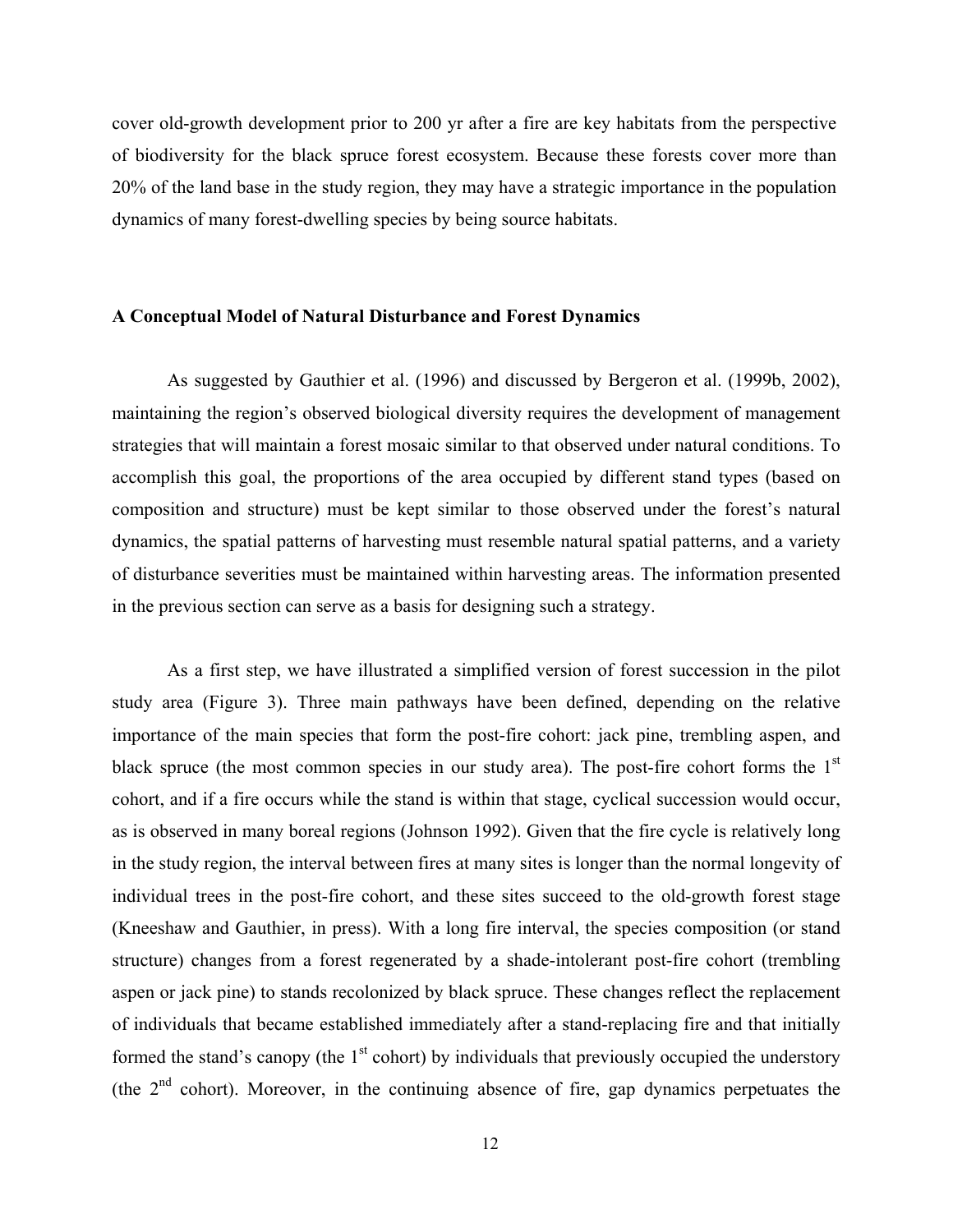replacement of individuals from these first two cohorts by individuals from later cohorts (collectively called the  $3<sup>rd</sup>$  cohort because the individual cohorts gradually become harder to distinguish). It is important to realize that the rate of these transitions may vary among site types and types of transition. For instance, Bergeron (2000) and Cumming et al. (2000) have shown that trembling aspen is capable of recolonizing gaps and maintaining itself in stands for more than 200 yr.



Figure 3. Conceptual model of natural forest dynamics proposed for the Matagami ecoregion and the corresponding management strategy. BS = black spruce (*Picea mariana* [Mill.] B.S.P.), JP = jack pine (*Pinus banksiana* Lamb.), TA = trembling aspen (*Populus tremuloides* Michx.),  $cc =$  clearcutting,  $pc =$  partial cutting, site preparation (s), plantation (p).

These three developmental stages (cohorts) cover a gradient in the time since the last fire (*temporal* cohorts) that is also associated with gradients in a stand's horizontal, vertical, and compositional structure. Thus, the three stages can also be described using different stand structural attributes (*structural* cohorts). More specifically, forest stands associated with the 1st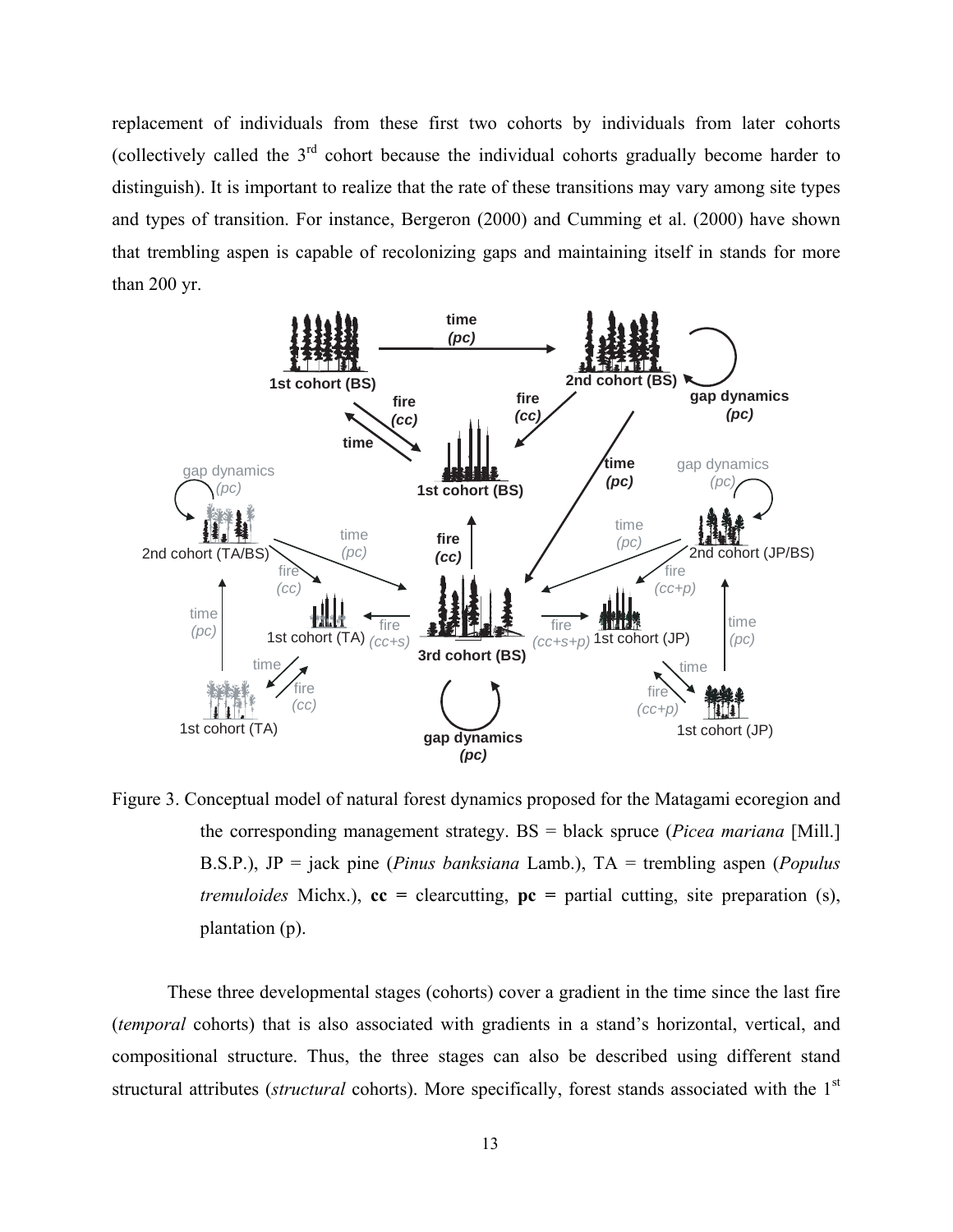cohort are usually closed-canopied and have a relatively simple vertical structure that lacks distinct canopy layers. When shade-intolerant species are present (which depends on the composition of the initial regeneration), these trees are found in the dominant canopy layer of stands in the  $1<sup>st</sup>$  cohort. In stands of the  $2<sup>nd</sup>$  cohort, the canopy is often semi-open and usually has several distinct canopy layers. These stands are composed of both shade-intolerant and shadetolerant tree species when the stand's composition is mixed. Finally, stands in the  $3<sup>rd</sup>$  cohort are primarily composed of shade-tolerant species, have an open canopy, and possess a continuous vertical structure (i.e., numerous indistinct canopy layers in which trees follow an inverse-J diameter distribution).

Our results have also shown that the species assemblages of forest flora and fauna respond to changes in stand structure, mostly in terms of changes in the abundance of individual species, with few species restricted to a particular stand age stage. Consequently, we have chosen to use structural cohorts in our operational model to simplify the implementation of the management strategy that more closely resembles the effects of natural disturbance because a stand's structural attributes are easier to measure in the field than stand age; in addition, species respond more to the changes in structure than to changes in stand age *per se*, and silvicultural treatments directly modify stand structure. For these reasons, we have simplified the patterns of natural disturbance and forest dynamics in the Matagami ecoregion using the cohorts illustrated in Figure 3. In this model, the  $1<sup>st</sup>$  cohort has been divided into two distinct developmental stages (regenerating and mature) with significant differences in stand structure. Figure 3 also uses different successional series to illustrate the differences in composition observed among site types, for instance. All three successional series converge towards the primarily shade-tolerant  $3<sup>rd</sup>$  cohort of black spruce, but this convergence may take different lengths of time depending on the successional series or site type. In all, our conceptual model of forest dynamics includes 10 main stand types.

This conceptual management model assumes that we can manage for the 10 main stand types by means of several types of silvicultural intervention (Figure 3). The proposed mixed (even-aged and uneven-aged) management strategy uses clearcutting to initiate stand regeneration and uses partial harvesting techniques (partial cutting or selective cutting) to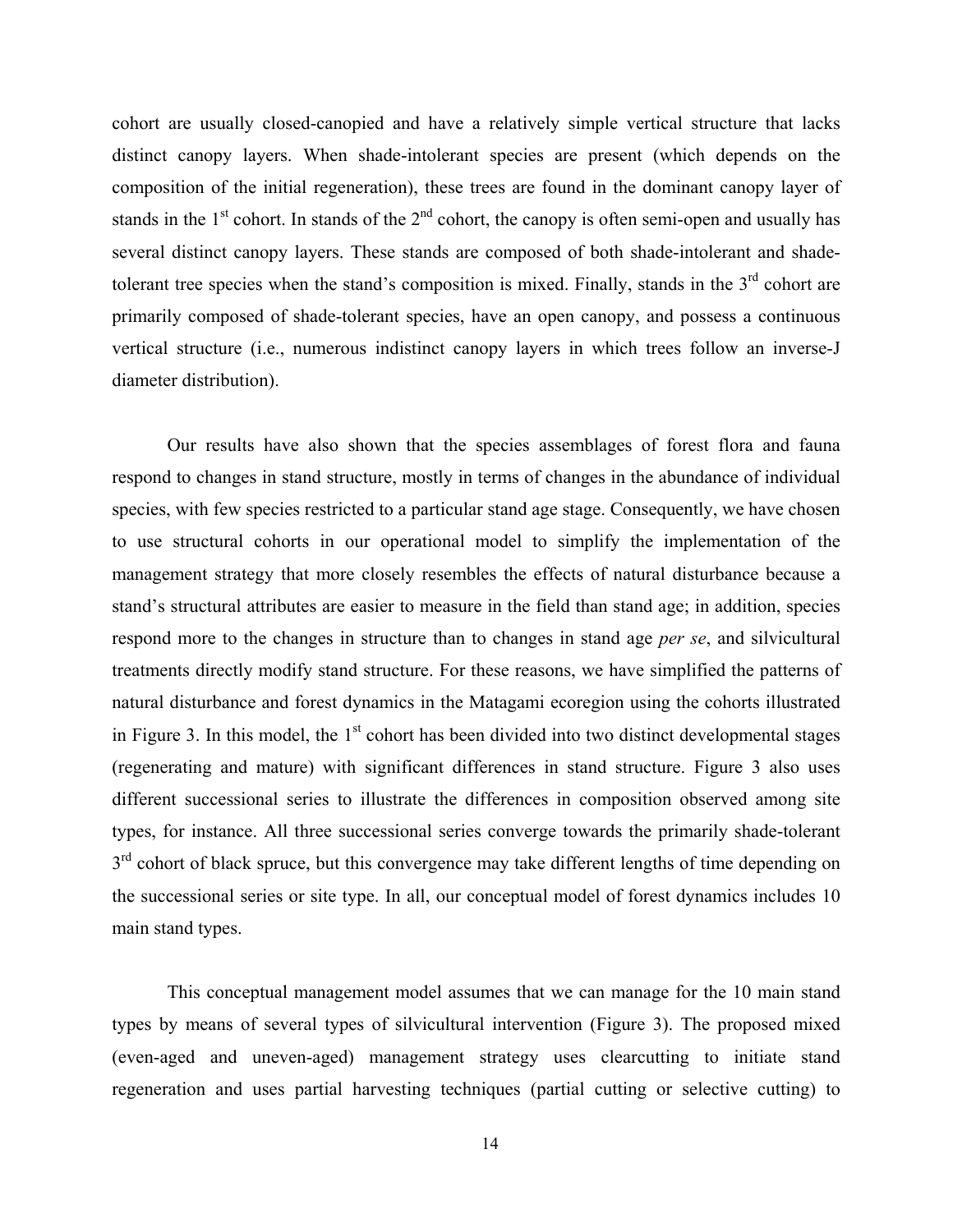maintain or establish the structural and compositional characteristics of later successional stages (Bergeron et al. 1999b). Thus, it aims at preserving the integrity of the forest ecosystem through the maintenance of its different ecological elements and processes.

### **IMPLEMENTATION OF A FOREST MANAGEMENT MODEL BASED ON NATURAL DISTURBANCE**

#### **Landscape-level Objectives**

Implementation of the model based on natural disturbance that we developed for the Matagami ecoregion is currently being tested in a pilot study area in the Lac Grasset regional landscape unit (Figure 1). In this area, the forest management strategy presented in Figure 3 has been integrated within different levels of forest management planning (Tittler et al. 2001) in order to assess the feasibility and possible repercussions of implementing the management model. At the strategic level, regional objectives for cohorts in the study area were established as follows: 62% of the area would be covered by stands in the  $1<sup>st</sup>$  cohort, 21% by stands in the  $2<sup>nd</sup>$ cohort, and 17% by stands in the  $3<sup>rd</sup>$  cohort. As suggested by Bergeron et al. (1999b), these proportions were established using the predicted negative-exponential curve for age distribution (Van Wagner 1978), with an average stand age of 151 yr (determined for the pilot study area using the fire history map described previously) and with transition ages of 150 and 275 yr between the  $1<sup>st</sup>$  and  $2<sup>nd</sup>$  cohorts and the  $2<sup>nd</sup>$  and  $3<sup>rd</sup>$  cohorts, respectively. The proportions of the total area in each cohort represent overall objectives for the three successional series. Note also that specific objectives for each forest composition can be derived using the same procedure.

To compare the ability of different management strategies to achieve the regional cohort objectives, a timber-supply analysis was carried out using three different management strategies (Nguyen 2000). At the start of the analysis, the three cohorts occupied 58, 28, and 14% of the total area  $(1^{st}, 2^{nd},$  and  $3^{rd}$  cohorts, respectively). The first strategy is an even-aged management system based on clearcutting with the protection of regeneration and soils (equivalent of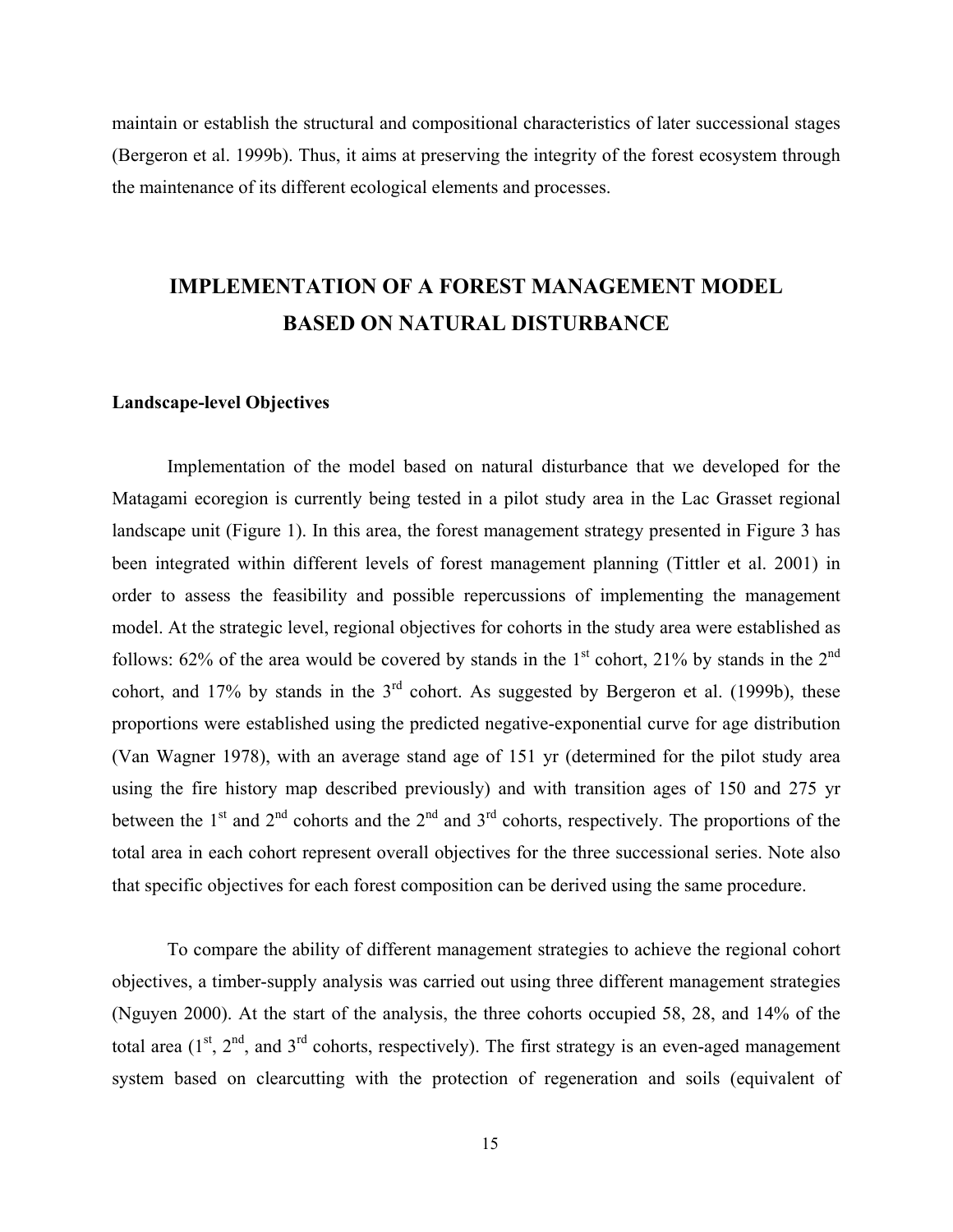Quebec's CPRS: *coupe avec protection des sols et de la régénération*). The two others are mixed management systems based on clearcutting and partial cuts with a 14-cm diameter limit (equivalent of Quebec's CPPTM: *coupe avec protection de petites tiges marchandes*, CPPTM14) or with a 16-cm diameter limit (CPPTM16). The timber-supply analyses indicated that at the end of the 150-yr simulation period, the mixed management systems came closer than the even-aged management system to meeting the cohort objectives (Table 3). The analyses also suggested that a mixed management system would not significantly affect annual allowable cuts, which remained at the same level for all scenarios (Table 3). Note, however, that in the mixed management strategies only 15 to 20% of the managed forests were considered suitable to partial harvesting.

Table 3. Annual allowable cut (AAC), and proportions of treatments and area (%) of the land base in the pilot study occupied by the three cohorts at the end of the simulation

horizon (year 150) for the different management strategies.

The timber-supply analysis used the SYLVA II model

|                                                           |             | Management scenario <sup>a</sup> |         |
|-----------------------------------------------------------|-------------|----------------------------------|---------|
|                                                           | <b>CPRS</b> | CPPTM14                          | CPPTM16 |
| $\text{AAC}$ (m <sup>3</sup> /ha)                         | 130 000     | 132 000                          | 132 000 |
| % of area                                                 |             |                                  |         |
| clearcut                                                  | 100         | 76                               | 74      |
| partial cut                                               | 0           | 24                               | 26      |
| % of commercial<br>area suitable for<br>partial treatment | 0           | 21                               | 17      |
| $1st$ cohort                                              | 75          | 69                               | 65      |
| $2nd$ cohort                                              | 19          | 22                               | 26      |
| $3^{\text{rd}}$<br>cohort                                 | 6           | 9                                | 9       |

(Ministère des Ressources Naturelles du Québec 1997)

with the protection of small merchantable stems (14 and 16cm dbh diameter limits, respectively).

#### **Spatial Patterns of Harvesting**

The region's fire regime, which is dominated by large fires, is responsible for the large areas covered by stands with similar ages and structures. Old-growth forests are therefore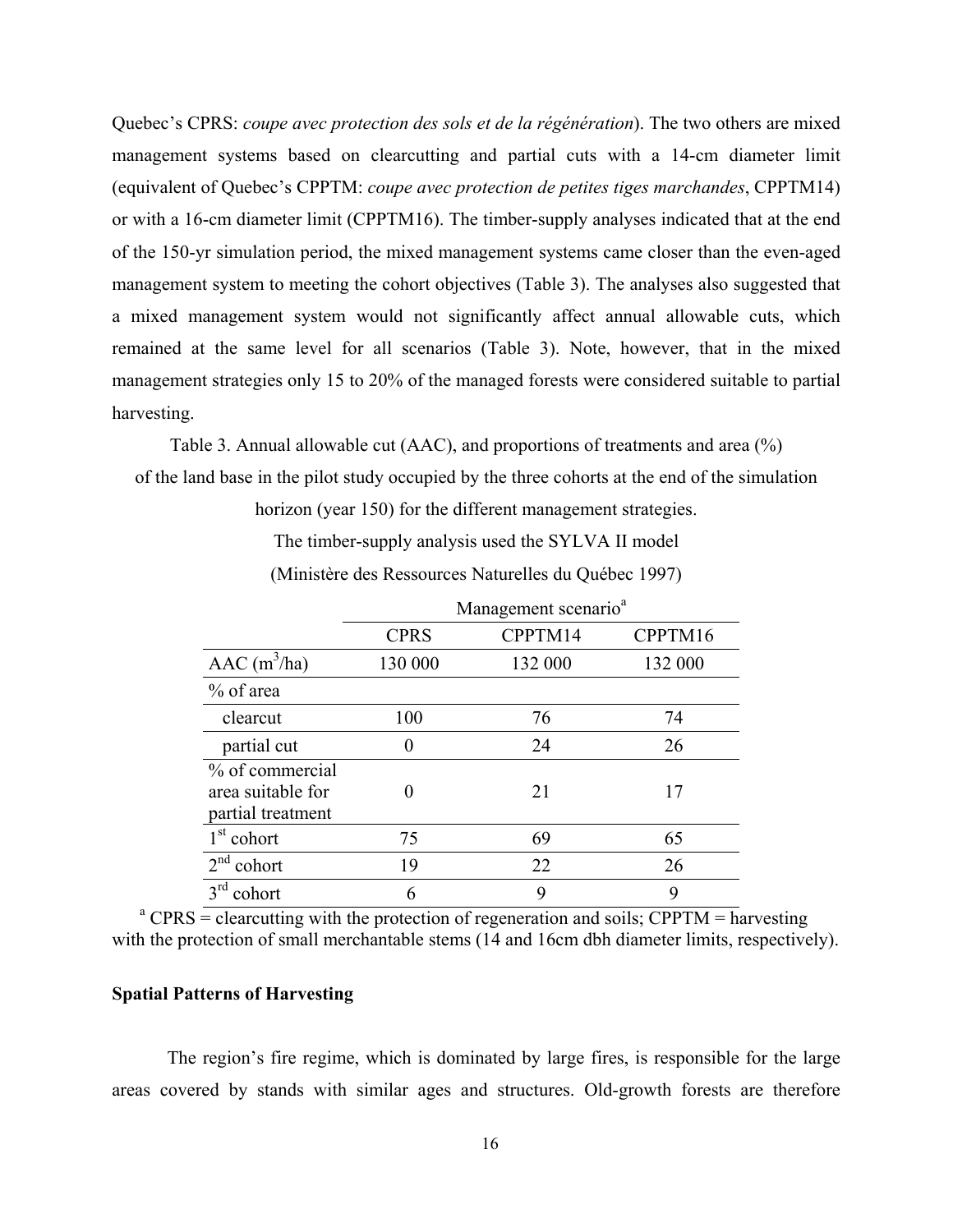extensive and represent unique and a significant structural features of the landscape. This contrasts with the patterns in western Canada, where old forests are mostly remnant patches that have not burned in recent fires (Johnson et al. 1998). At the tactical planning level, we devised a strategy for determining the spatial and temporal distribution of harvesting activities inspired by those natural patterns. The strategy is built upon two main elements: management *zones* that represent the individual management units to be managed over time and management *complexes* that determine the spatial distribution of harvesting activities within a management zone. Management zones represent the individual disturbances that have historically shaped the forest landscape, whereas management complexes correspond to the patterns of disturbance severity historically observed within the area affected by each disturbance.

Figure 4 illustrates a portion of the initial strategy proposed for the area of the pilot study based on a preliminary analysis of the potential agglomeration of harvesting activities (management complexes) in different management zones. It proposes three types of management zones: even-aged management based primarily on clearcutting, uneven-aged management based primarily on partial cutting, and "light" management based on limited harvesting in areas dominated by non-productive forests. These zones range from 5000 to 40 000 ha in size.

Table 4 describes the management complexes for three of these zones and Figure 4 illustrates the spatial distribution of the harvesting systems, which is quite distinct for the three zones. Each zone will be managed over a period of 5 to 10 yr. Following the strategy illustrated in Figure 4, 63% of the pilot area consists of even-aged management zones over the course of a rotation, versus 9% of the area in uneven-aged management and 28% in light management zones. Compared with the regional cohort objectives, this strategy yields a deficit in the  $2<sup>nd</sup>$  cohort and a surplus in the  $3<sup>rd</sup>$  cohort. This discrepancy reflects the difficulty of properly identifying stands eligible to partial harvesting exclusively from current forest inventory maps (Nguyen 2001, 2002). Tactical planning of a mixed management strategy will benefit from the ongoing development of complementary analytical tools.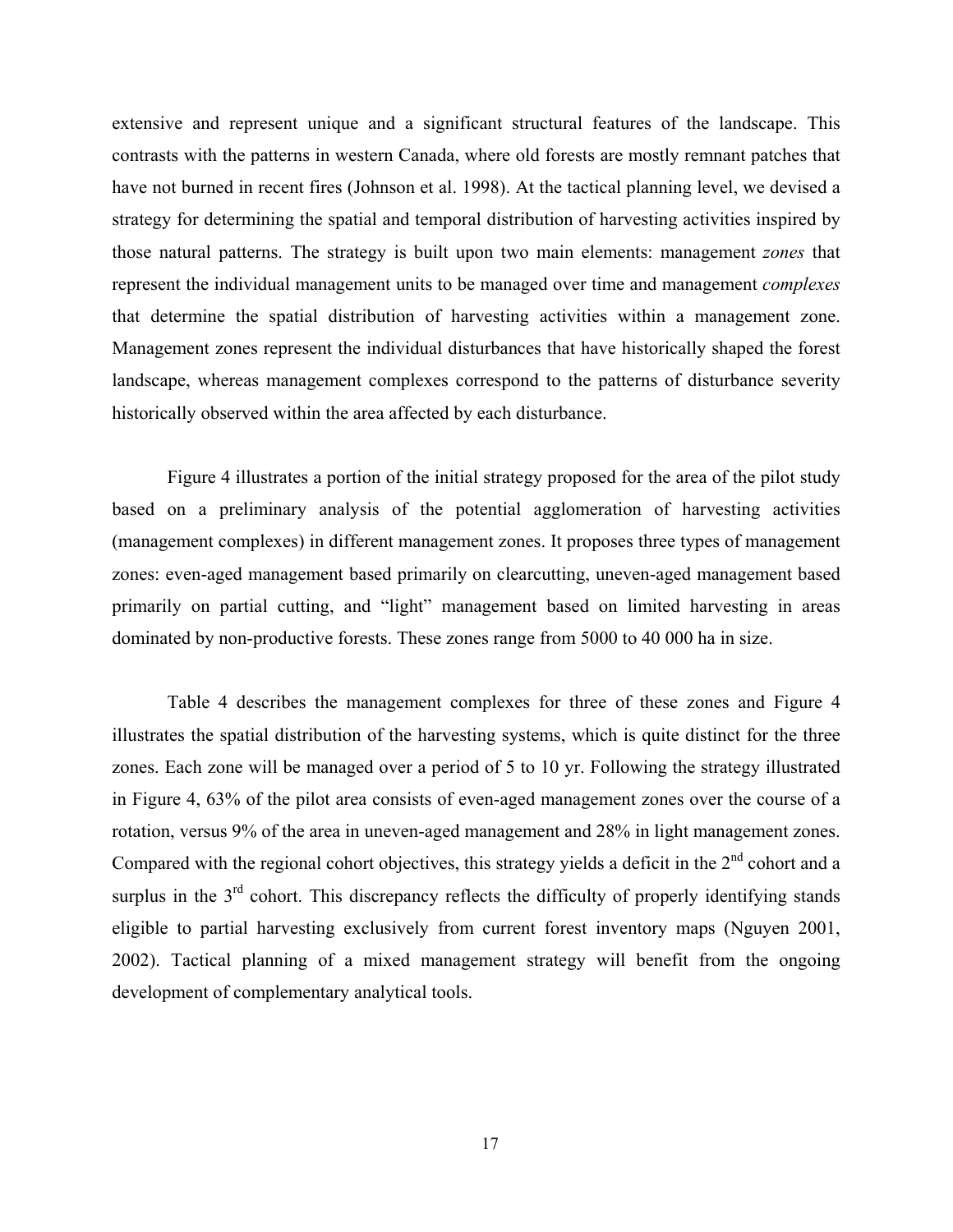

Figure 4. Initial proposed strategy for the agglomeration of harvesting activities (management complexes) in three management zones. Types of management zones: emz =even-aged management zone, umz = uneven-aged management zone,  $lmz = light management$ zone. Harvesting blocks within a given management zone:  $cc =$  clearcut harvesting, pc  $=$  partial-cut harvesting,  $nc = no$  harvesting -unexploitable. One zone in each category has been selected to show the array of treatments possible. These units would be affected entirely by treatments within 5 to 10 yr. Note, however, that because the white areas are those that are non-commercial forest areas, they would remain intact .

Table 4. Proportions of the area in each management zone occupied by the different types of harvesting blocks.

|  | Proportion $\left(\frac{0}{0}\right)$ of area in management zone |  |  |
|--|------------------------------------------------------------------|--|--|
|  |                                                                  |  |  |

Three of the management zones illustrated in Figure 4 are examined in more detail.

|                    | Even-aged<br>management | Uneven-aged<br>management | Light management |
|--------------------|-------------------------|---------------------------|------------------|
| Type of harvesting |                         |                           |                  |
| Clearcut (cc)      | 50.7                    | 16.5                      | 279              |
| Partial cut (pc)   | 20.5                    | 56.3                      | 22.0             |
| No harvesting (nc) | 28.8                    | 27.2                      | 50.1             |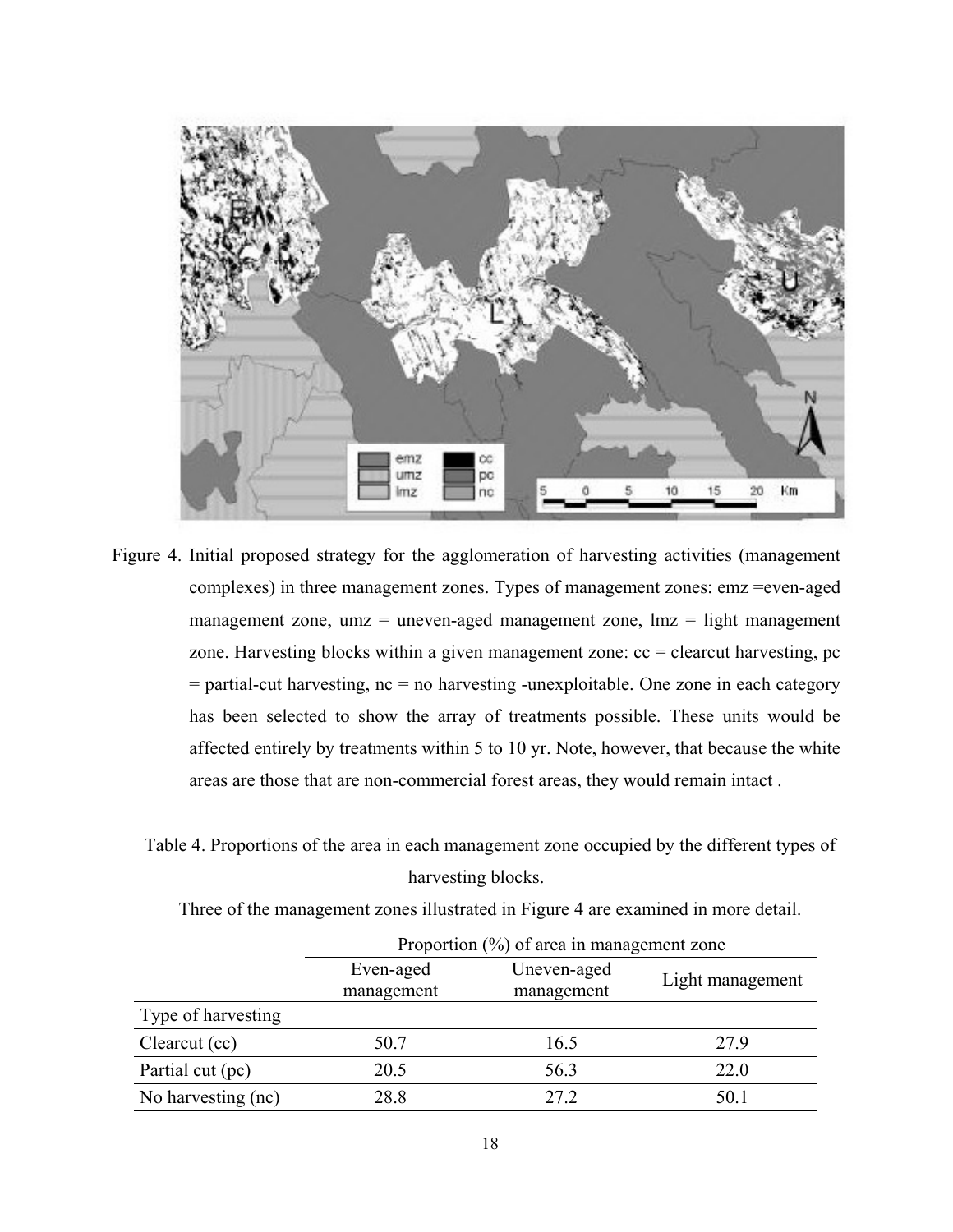#### **Field Silvicultural Guide**

The final planning level at which the mixed management strategy must be integrated is the operational level. This requires the development of field recognition guides for the 10 main stand types represented in the conceptual model in Figure 3. It also entails the development of silvicultural guides that will be used by forest managers to establish the appropriate silvicultural prescription for a given stand. Finally, it requires the definition of criteria that can be used to evaluate the success of the different silvicultural interventions.

#### **Monitoring**

The forest management model in Figure 3 assumes that partial harvesting will maintain or establish forests that possess the ecological elements associated with older forests. To begin validating this assumption, several partial-cutting trials have been performed or are currently underway in the Matagami ecoregion. The dendrological, floristic, and faunal data collected prior to and following these interventions will serve to document and test the assumptions. Although the overall study is not yet completed preliminary results from an analysis of the dendrological data collected in the Maskuchi partial-cutting trials (Morasse 2000) suggest that partial harvesting (in this case, a 17-cm diameter-limit cut) can successfully maintain the irregular (uneven-aged) stand structure associated with the  $2<sup>nd</sup>$  and  $3<sup>rd</sup>$  cohorts. Similar results have been reported by MacDonell and Groot (1996) in diameter-limit cuts performed in black spruce stands of the nearby Ontario Claybelt. Monitoring the responses of organisms in these trials and comparing their distributions to those in natural stands in the  $2<sup>nd</sup>$  and  $3<sup>rd</sup>$  cohorts is required for us to assess the effectiveness of such a forest management strategy for maintaining biodiversity.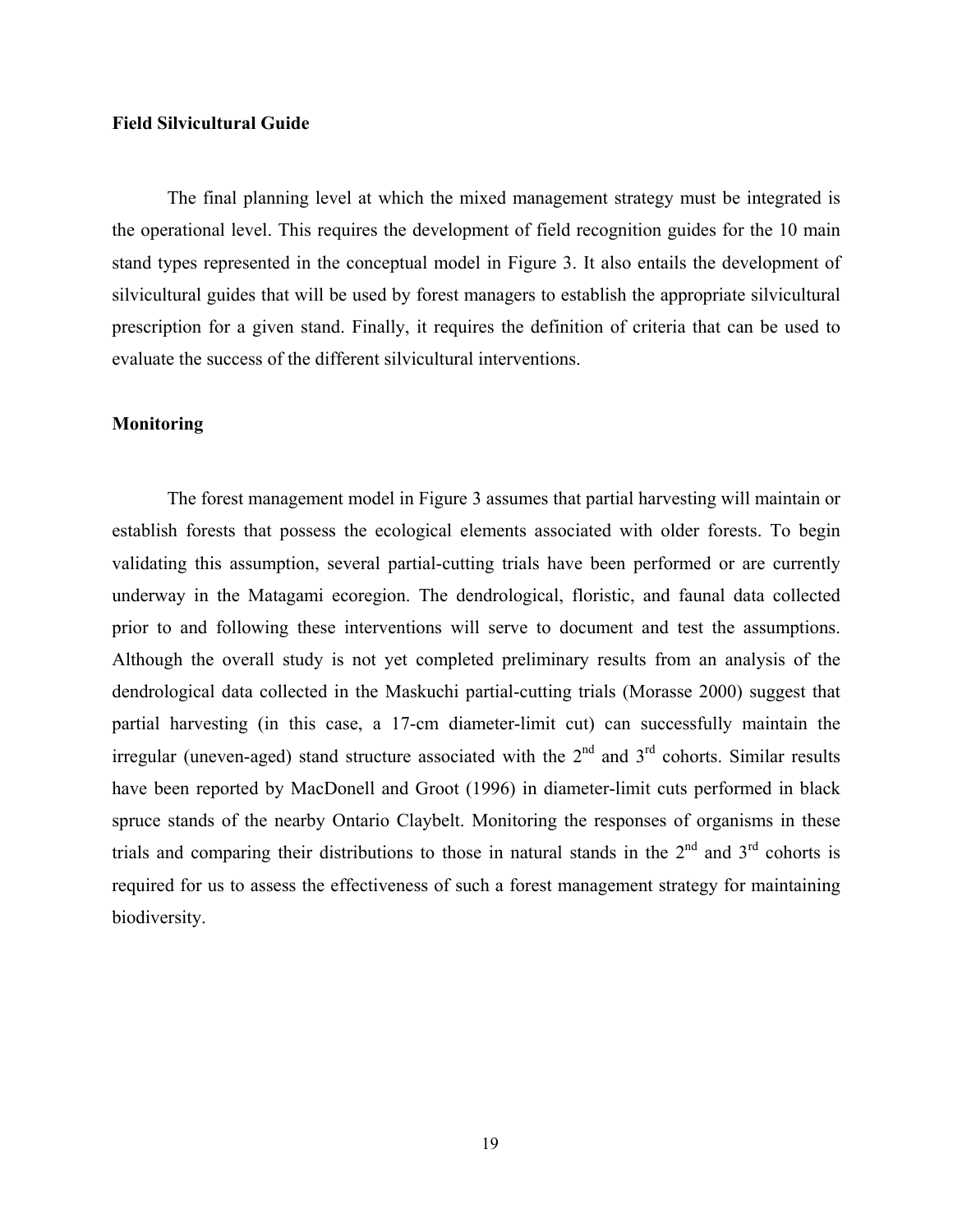#### **CONCLUSIONS AND FUTURE IMPROVEMENTS**

The implementation begun 3 yr ago is already providing promising results in terms of forest sustainability. For instance, preliminary simulations of AAC suggested that the strategy can be implemented with very little effect on timber supply while helping to maintain the forest's structural and compositional diversity. Moreover, preliminary results are also beginning to show that treatments can be developed to maintain the structural characteristics of mature, overmature, and old-growth stands, at least in the short term. It appears that the present scientific knowledge of the natural ecosystem's dynamics on which we based the development of the management strategy was sufficient to initiate the implementation of such a strategy. Moreover, the ongoing input provided by new results from the first three research themes facilitates and improves the development of tools and guidelines that stem from the fourth research theme. In this sense, the monitoring of managed forests forms an integral part of the strategy and can easily be incorporated in the different research themes.

On an operational level, there is still a need to continue developing silvicultural treatments and planning tools. In fact, considerable work will have to be devoted to the development of practices that have ecological effects that resemble those of fires. The work done on ecosite classification by the classification group of Quebec's Ministère des Ressources Naturelles will help to refine the silvicultural prescriptions, as has been done for the boreal mixedwood forest (Bergeron et al. 1999a;, Harvey et al. 2002). Moreover, information on stand structure, which is difficult to derive from current forest resource inventory data, will become easier to derive using tools that are currently in development (Boucher et al. in press). We do not yet have wood-supply models that can simulate partial or selective cutting. However, our management knowledge and tools are rapidly improving.

It is at the social and institutional levels that successful implementation of the strategy remains uncertain. The use of management strategies based on natural disturbance and of mixed management (even-aged and uneven-aged) systems in the boreal forest is not yet fully acknowledged in Quebec's forestry policies and regulations. The social acceptability of these strategies and systems (at the aboriginal, local community, regional, and provincial levels) also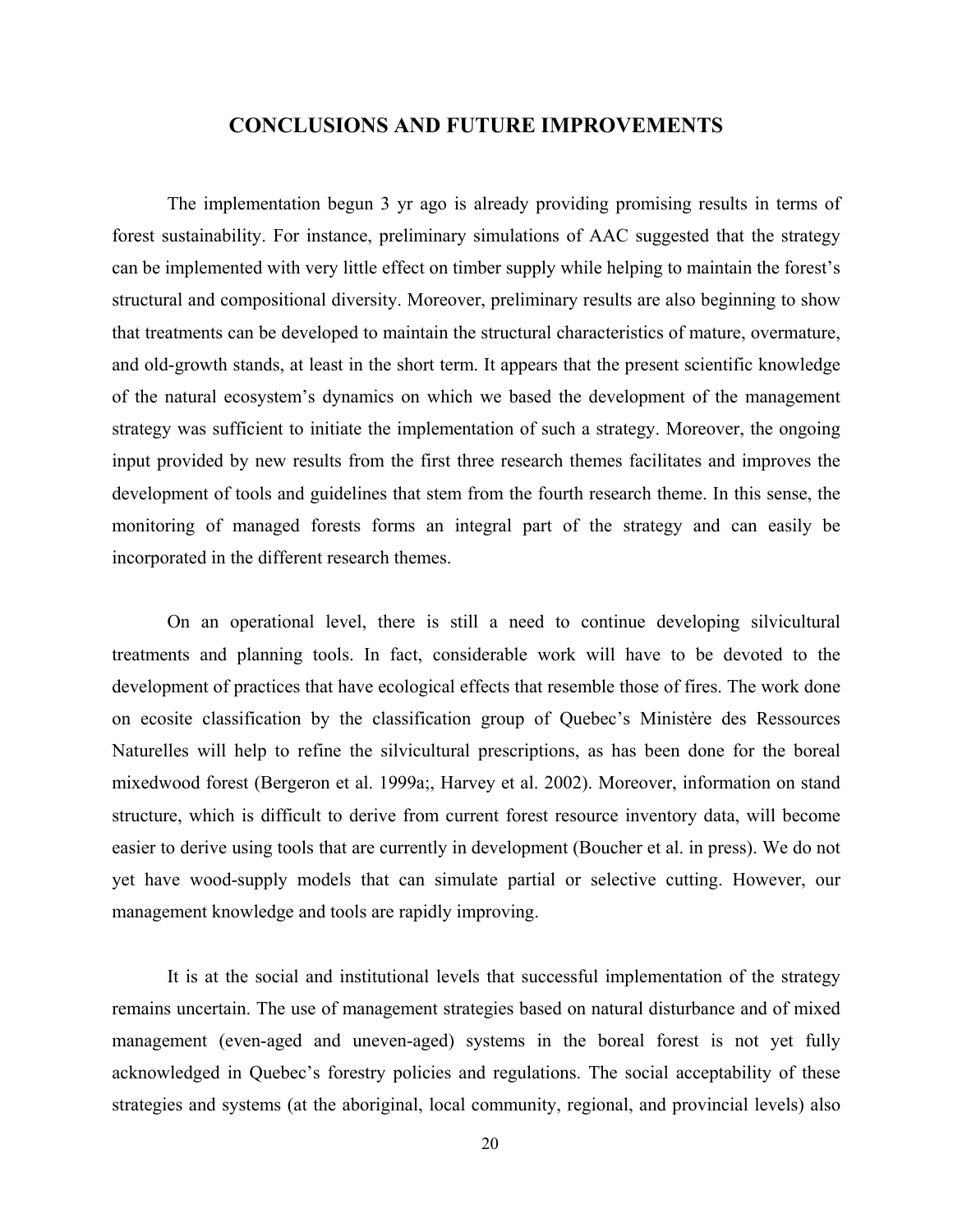remains to be assessed. Increased public participation in the strategic planning process and an adaptive management approach would facilitate the implementation of the proposed strategy in the province's forest management units.

However, there is an urgent need to develop and implement strategies for the conservation of biodiversity. Current forestry practices, which target mostly mature and overmature forest, will considerably modify the proportions of these types of forests in the land base, particularly in eastern Canada, where they represent large, continuous areas. This will in turn affect the biodiversity of these forest regions. We trust that in many regions of Canada, disturbance-based strategies will offer a coarse-filter solution that could mitigate these predicted changes in biodiversity and that can be developed and implemented quickly. It is urgent to do so even though our knowledge is incomplete and imperfect because it will be easier to implement strategies such as the one we have proposed while we still have virgin forest than it will be to restore vanished ecosystems, as is presently the case in Europe (Kuuluvainen et al. 2002).

#### **ACKNOWLEDGEMENT**

This paper is a contribution of the NSERC-UQAT/UQAM Industrial Chair in sustainable forest management. We wish to acknowledge many of our students and colleagues for their contributions at many different stages during the development of this strategy, particularly Catherine Boudreault, France Conciatori, Louis De Grandpré, Réjean Deschênes Louis Dumas, Gilles Gauthier, Martin Gingras, Karen Harper, Louis Imbeau, Jean-Pierre Jetté, Victor Kafka, Gérard Laforest, Martin Landry, Gaetan Laprise, Patrick Lefort, Michel Lessard, Pierre Ménard, Emmanuel Milot, Jacques Morissette, Antoine Nappi, Pierre Paquin, Jean-Pierre Savard, and Daniel Spalding. This work was made possible by the support of the Sustainable Forest Management Network, NSERC, Quebec's *Fonds forestiers*, the *Programme Volet 1* of Quebec's Ministère des Ressources Naturelles, the Canadian Wildlife Service, the Lake Abitibi Model Forest, Norbord Industries Inc., and Tembec Industries Inc..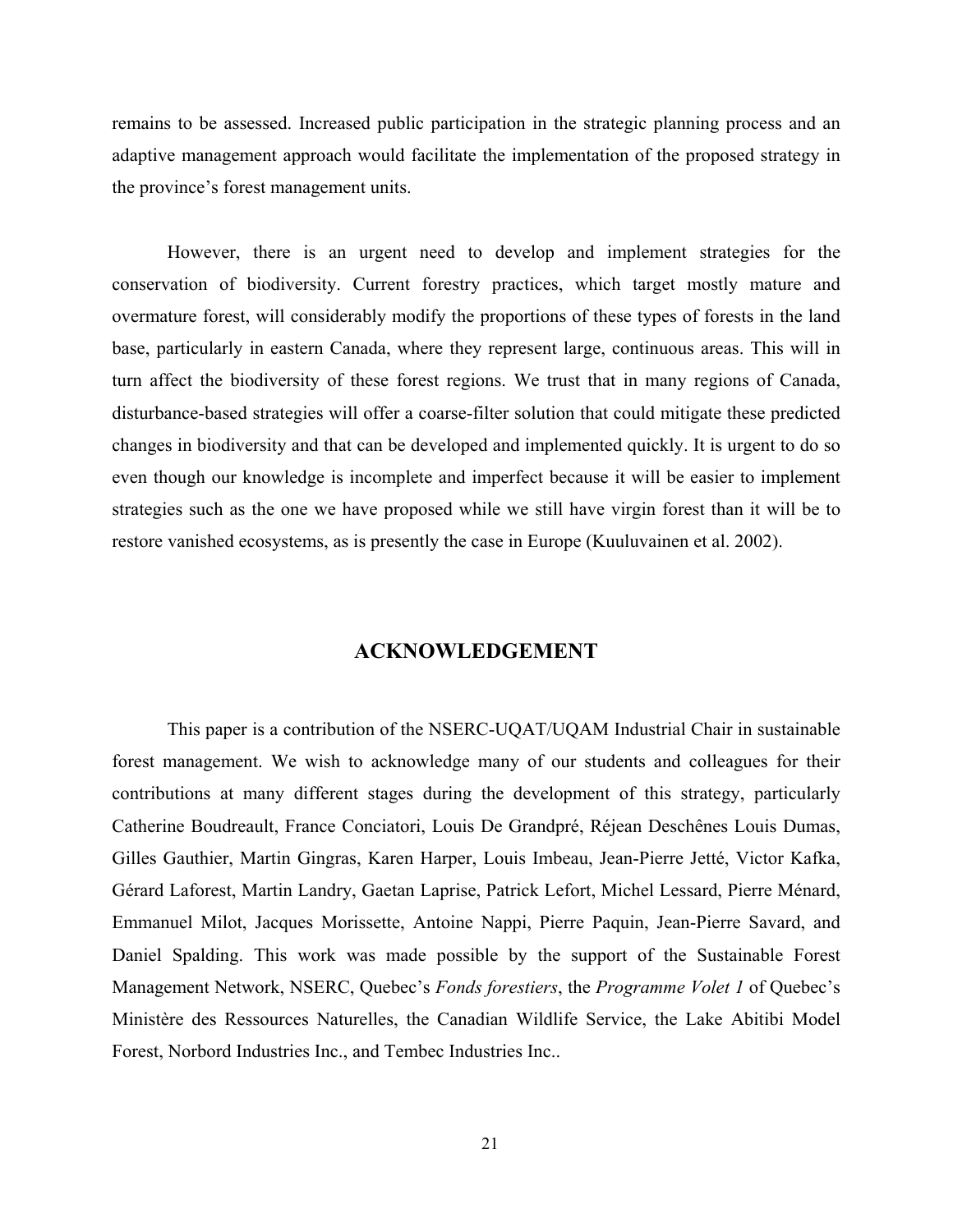#### **REFERENCES**

- Angelstam, P. K. 1998. Maintaining and restoring biodiversity in European boreal forests by developing natural disturbance regimes. Journal of Vegetation Science 9:593-602.
- Attiwill, P. M. 1994. The disturbance of forest ecosystems: the ecological basis for conservative management. Forest Ecology and Management 63:247-300.
- Bergeron, Y. 2000. Species and stand dynamics in the mixed woods of Quebec's southern boreal forest. Ecology 81:1500-1516.
- Bergeron, Y. and B. Harvey. 1997. Basing silviculture on natural ecosystem dynamics: an approach applied to the southern boreal mixedwoods of Quebec. Forest Ecology and Management 92:235-242.
- Bergeron, J.-F., P. Grondin, and J. Blouin. 1999a. Rapport de classification écologique : pessière à mousse de l'ouest (révisé). Ministère des Ressources naturelles du Québec, Programme de connaissance des écosystèmes forestiers du Québec méridional, Quebec, Canada.
- Bergeron, Y., B. Harvey, A. Leduc, and S. Gauthier. 1999b. Forest management guidelines based on natural disturbance dynamics: stand and forest-level considerations. The Forestry Chronicle 75(1):49-54.
- Bergeron, Y., S. Gauthier, V. Kafka, P. Lefort, and D. Lesieur. 2001. Natural fire frequency for the eastern Canadian boreal forest: consequences for sustainable forestry. Canadian Journal of Forest Research 31:384-391.
- Bergeron, Y., A. Leduc, B. D. Harvey, and S. Gauthier. 2002. Natural fire regime: a guide for sustainable management of the Canadian boreal forest. Silva Fennica 36:81-95.
- Boucher, D., L. De Grandpré, and S. Gauthier. *in press*. Développement d'un outil de classification de la structure des peuplements et comparaison de deux territoires de la pessière à mousses du Québec. The Forestry Chronicle.
- Boudreault, C., S. Gauthier and Y. Bergeron. 2000. Epiphytic lichens and bryophytes on *Populus tremuloides* along a chronosequence in the southwestern boreal forest of Québec, Canada. The Bryologist **103**:725-738.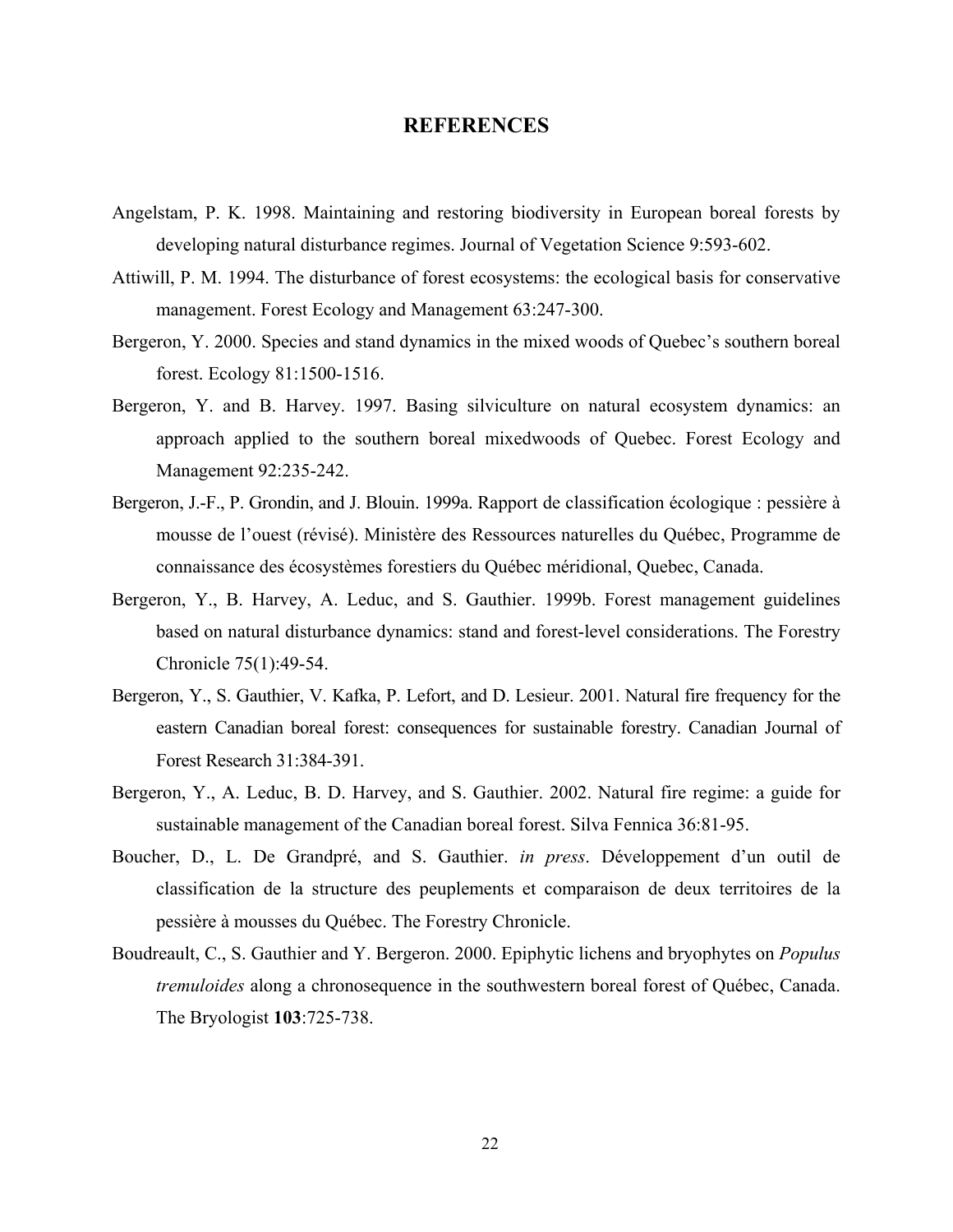- Boudreault, C., Y. Bergeron, S. Gauthier, and P. Drapeau. 2002. Bryophyte and lichen communities in mature to old-growth stands in eastern boreal forests of Canada. Canadian Journal of Forest Research 32:1080-1093.
- Carleton, T. J., and P. F. Maycock. 1978. Dynamics of the boreal forest south of James Bay. Canadian Journal of Botany 56:1157-1173.
- Cogbill, C. V. 1985. Dynamics of the boreal forests of the Laurentian Highlands, Canada. Canadian Journal of Forest Research 15:252-261.
- Cumming, S. G., F. K. A. Schmiegelow, and P. J. Burton. 2000. Gap dynamics in boreal aspen stands: is the forest older than we think? Ecological Applications 10:744-759.
- De Grandpré, L., J. Morissette, and S. Gauthier. 2000. Long-term post-fire changes in the northeastern boreal forest of Quebec. Journal of Vegetation Science 11:791-800.
- Drapeau, P., A. Leduc, J.-F. Giroux, J.-P. Savard, Y. Bergeron, and W. L. Vickery*.* 2000. Landscape-scale disturbances and changes in bird communities of boreal mixed-wood forests. Ecological Monographs 70:423-444.
- Drapeau, P., A. Leduc, J.-P. Savard, and Y. Bergeron. 2001. Les oiseaux forestiers, des indicateurs des changements des mosaïques forestières boréales. Le Naturaliste Canadien 125:41-46.
- Drapeau, P., A. Leduc, Y. Bergeron, S. Gauthier, and J.-P. Savard. *In press*. Les communautés d'oiseaux des vieilles forêts de la pessière à mousses de la ceinture d'argile : problèmes et solutions face à l'aménagement forestier. Pages xx-yy *in*, editors. Old growth forest in Canada: a science perspective.
- Eberhart, K. E., and P. M. Woodard. 1987. Distribution of residual vegetation associated with large fires in Alberta. Canadian Journal of Forest Research 17:1207-1212.
- Edenius, L., and J. Elmberg. 1996. Landscape level effects of modern forestry on bird communities in North Swedish boreal forests. Landscape Ecology 11:325-338.
- Foster, D. R. 1985. Vegetation development following fire in *Picea mariana* (black spruce) *Pleurozium* forests of south-eastern Labrador, Canada. Journal of Ecology 73:517-534.
- Franklin, J. F. 1993. Preserving biodiversity: species, ecosystems, or landscapes? Ecological Applications 3:202-205.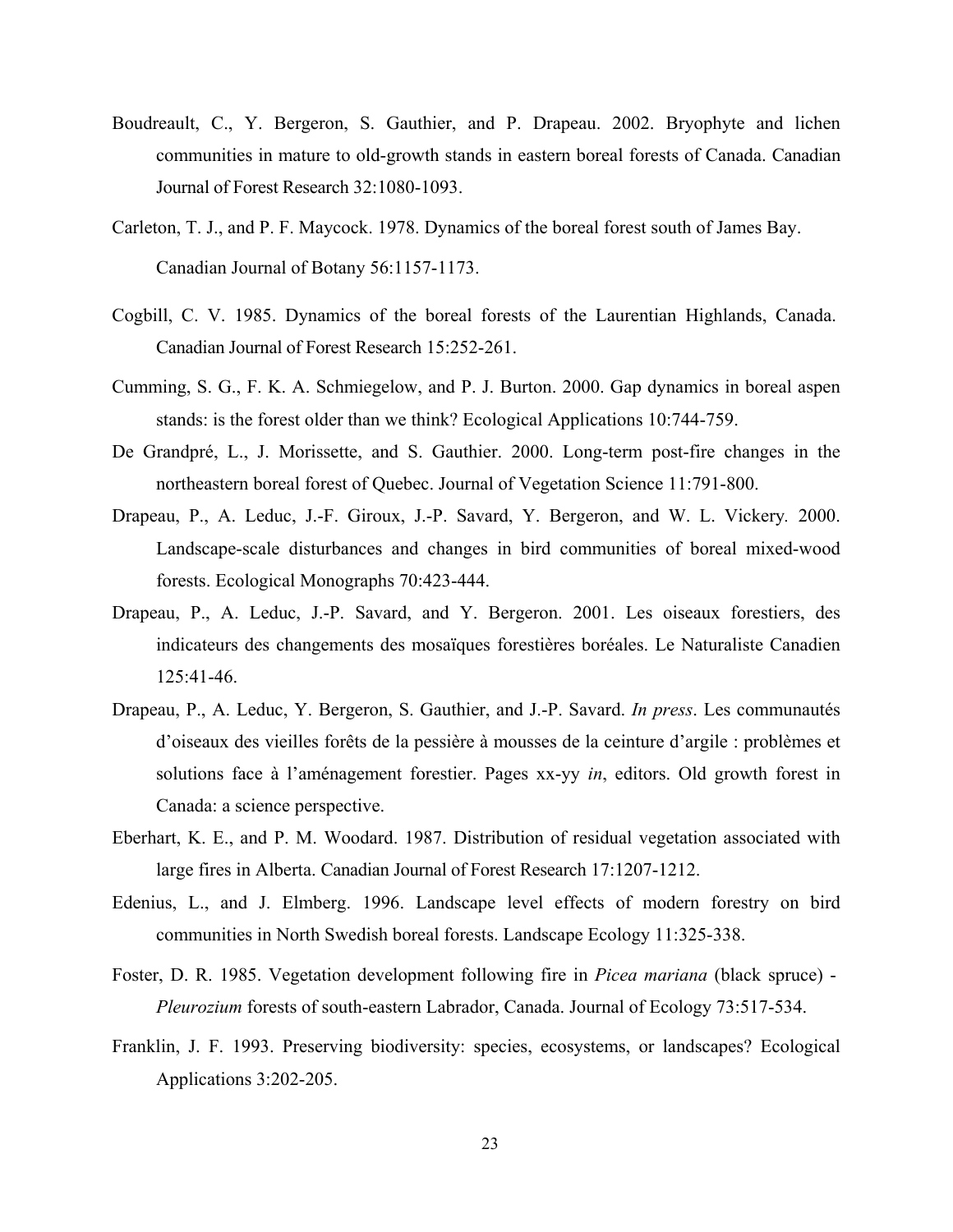- Frelich, L. E., and P. B. Reich. 1995. Spatial patterns and succession in a Minnesota southernboreal forest. Ecological Monographs 65:325-346.
- Gauthier, S., A. Leduc, and Y. Bergeron. 1996. Vegetation modelling under natural fire cycles: a tool to define natural mosaic diversity for forest management. Environmental Monitoring and Assessment 39:417-434.
- Gauthier, S., L. De Grandpré, and Y. Bergeron. 2000. Differences in forest composition in two ecoregions of the boreal forest of Québec. Journal of Vegetation Science 11:781-790.
- Gauthier, S., P. Lefort, Y. Bergeron, and P. Drapeau. 2002 . Time since fire map, age-class distribution and forest dynamics in the Lake Abitibi Model Forest. Canadian Forest Service, Ste-Foy, Quebec, Canada. Information Report LAU-X-125.
- Greene, D. F., and E. A. Johnson. 2000. Tree recruitment from burn edges. Canadian Journal of Forest Research 30:1264-1274.
- Harper, K. A., Y. Bergeron, S. Gauthier, and P. Drapeau. 2002. Post-fire development of canopy structure and composition in black spruce forests of Abitibi, Québec: a landscape scale study. Silva Fennica 36:249-263.
- Harper, K., C. Boudreault, L. DeGrandpré, P. Drapeau, S. Gauthier, and Y. Bergeron. *In press*. Structure, composition and diversity of old-growth black spruce boreal forest of the Clay Belt region in Québec and Ontario. *In* Old growth forest in Canada: a science perspective.
- Harvey, B. D., A. Leduc, S. Gauthier, and Y. Bergeron. 2002. Stand -landscape integration in natural disturbance -based management of the southern boreal forest. Forest Ecology and Management 155:369-385.
- Heinselman, M. L. 1981. Fire and succession in the conifer forests of northern North America. Pages 374-405 *in* D. C. West, H. H. Shugart, and D. B. Botkin, editors. Forest succession: concepts and application. Springer-Verlag, New York, New York, United States.
- Hunter, M. L. Jr., editor. 1999. Maintaining biodiversity in forest ecosystems. Cambridge University Press, Cambridge, United Kingdom.
- Johnson, E. A. 1992. Fire and vegetation dynamics. Studies from the North American boreal forest. Cambridge University Press, Cambridge, United Kingdom.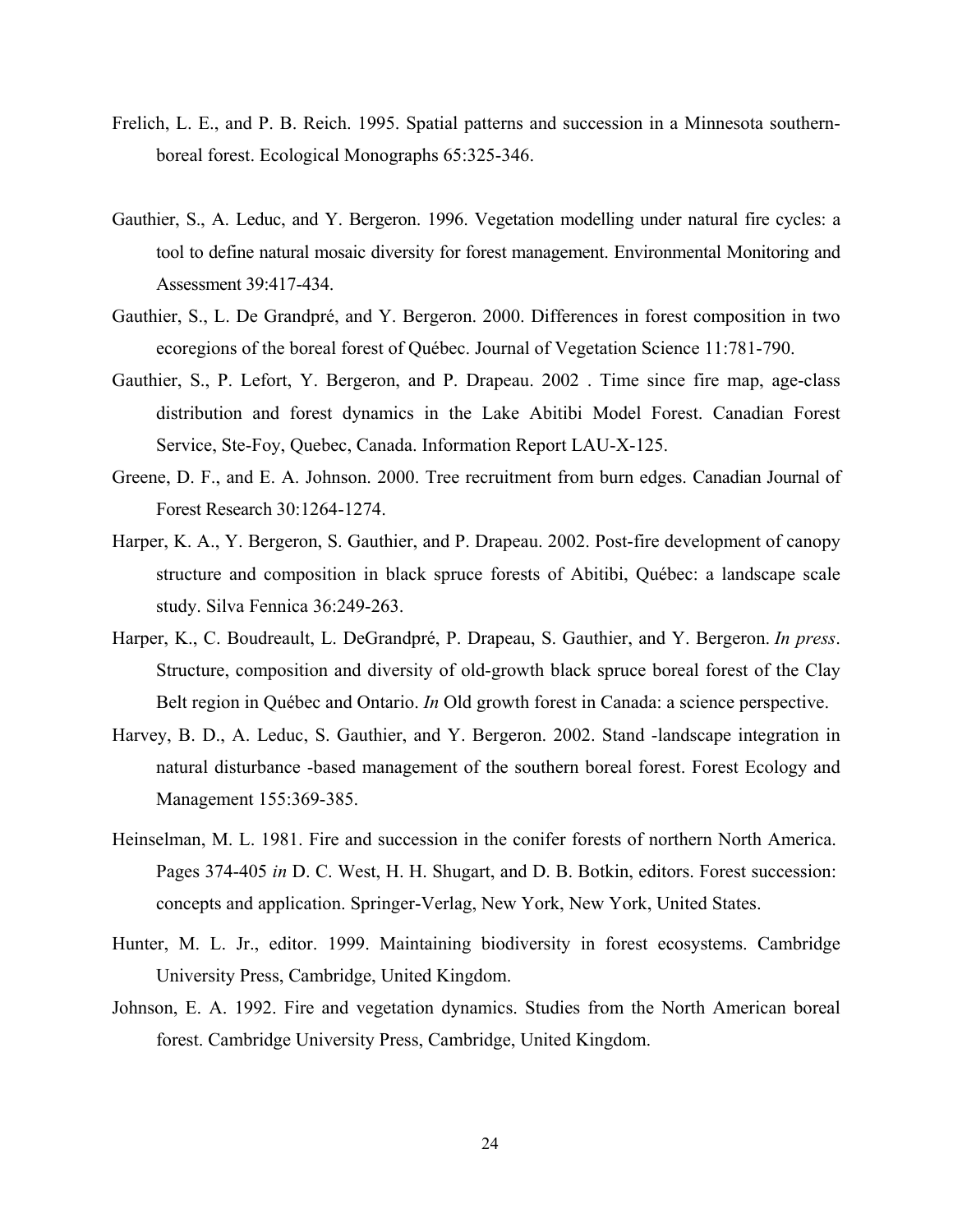- Johnson, E. A., K. Miyanishi, and J. M. H. Weir. 1998. Wildfires in the western Canadian boreal forest: landscape patterns and ecosystem management. Journal of Vegetation Science 9:603-610.
- Kafka, V., S. Gauthier, and Y. Bergeron. 2001. Fire impacts and crowning in the boreal forest: study of a large wildfire in western Québec. International Journal of Wildland Fire 10:119- 127.
- Kneeshaw, D. D., and P. J. Burton. 1998. A functional assessment of old-growth status: a case study in the sub-boreal spruce zone of British Columbia. Natural Areas Journal 18:295- 310.
- Kneeshaw, D. D., and S. Gauthier. *In press*. Old growth in the boreal forest: a dynamic perspective at the stand and landscape level. *In* Old growth forest in Canada: a science perspective.
- Kuuluvainen, T., K. Aapala, P. Ahlroth, M. Kuusinen, T. Lindholm, T. Sallantaus, J. Siitonen, and H. Tukia. 2002. Principles of ecological restoration of boreal forested ecosystems: Finland as an example. Silva Fennica 36:409-422.
- Lefort, P., S. Gauthier, and Y. Bergeron. 2003. The influence of fire weather and land use on the fire activity of the Lake Abitibi area, eastern Canada. Forest Science 49:509-521.
- Lesieur, D., S. Gauthier, and Y. Bergeron. 2002. Fire frequency and vegetation dynamics for the south-central boreal forest of Quebec, Canada. Canadian Journal of Forest Research 32:1996-2009.
- MacDonell, M. R., and A. Groot. 1996. Uneven-aged silviculture for peatland second-growth black spruce: biological feasibility. Canadian Forest Service, Sault Ste. Marie, Ontario, Canada. NODA/NFP Technical Report TR-36.
- MacNally, R., A. F. Bennett, G. W. Brown, L. F. Lumsden, A. Yen, S. Hinkley, P. Lillywhite, and D. Ward. 2002. How well do ecosystem-based planning units represent different components of biodiversity? Ecological Applications 12:900-912.
- Ministère des Ressources naturelles du Québec. 1997. SYLVA II. Version 1.3.2. Ministère des Ressources Naturelles du Québec, Quebec, Canada.
- Morasse, J. 2000. Essais de mécanisation de coupes avec protection des sols et de la régénération de 16 cm et moins (CPRS-16) et d'assainissement. Rapport de recherche, Programme de Volet 1, Ministère des Ressources Naturelles du Québec, La Sarre, Quebec, Canada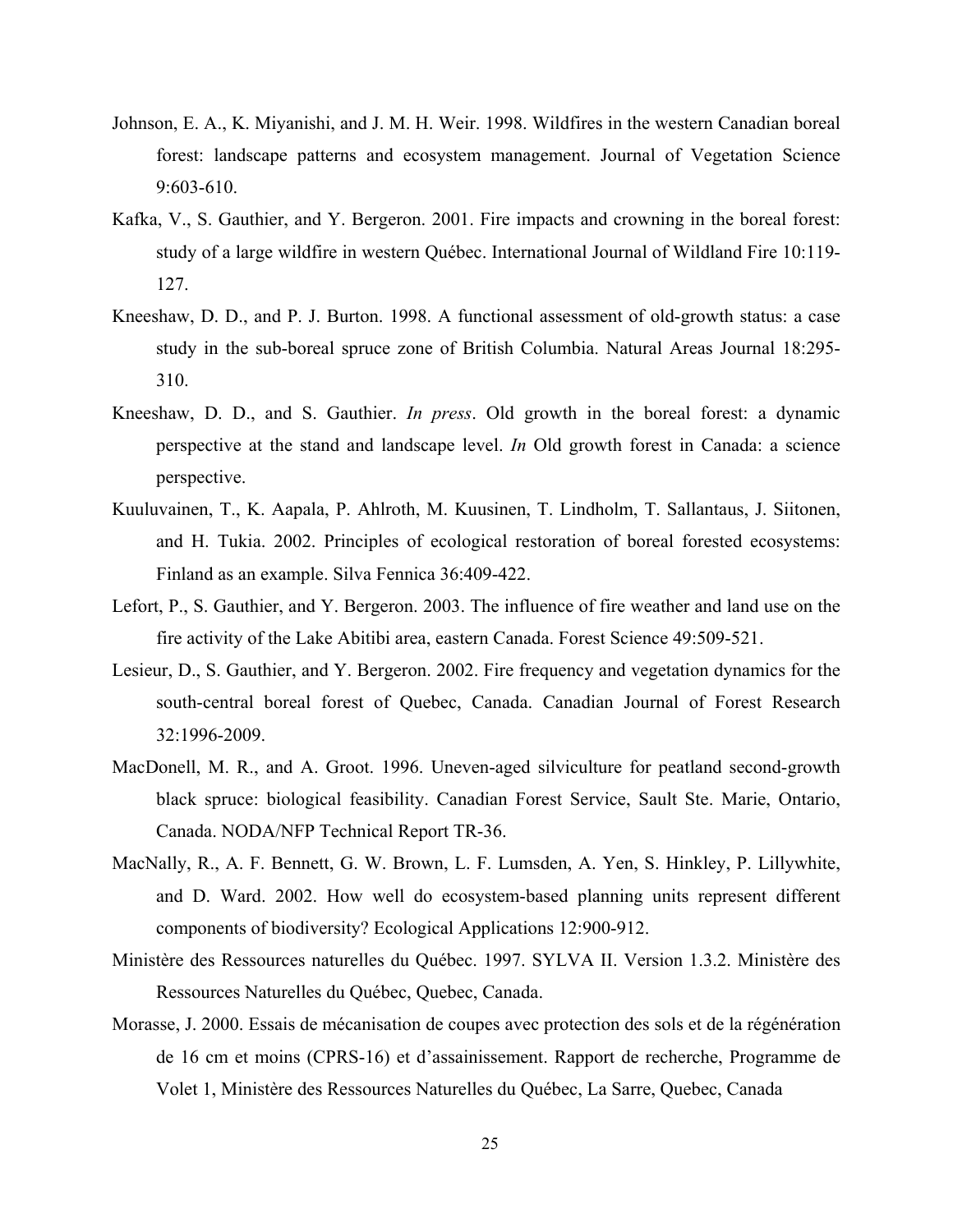Nguyen, T. 2000. Développement d'une stratégie d'aménagement forestier s'inspirant de la dynamique des perturbations naturelles pour la région Nord de l'Abitibi (année 1). Rapport de recherche effectuée dans le cadre du Volet 1 du programme de mise en valeur des ressources du milieu forestier.

[Online, URL: <http://web2.uqat.uquebec.ca/cafd/pdf/nguyen1.pdf>.]

Nguyen, T. 2001. Développement d'une stratégie d'aménagement forestier s'inspirant de la dynamique des perturbations naturelles pour la région Nord de l'Abitibi (année 2). Rapport de recherche effectuée dans le cadre du Volet 1 du programme de mise en valeur des ressources du milieu forestier.

[Online, URL: <http://web2.uqat.uquebec.ca/cafd/pdf/nguyen2.pdf>.]

Nguyen, T. 2002. Développement d'une stratégie d'aménagement forestier s'inspirant de la dynamique des perturbations naturelles pour la région Nord de l'Abitibi (année 3). Rapport de recherche effectuée dans le cadre du Volet 1 du programme de mise en valeur des ressources du milieu forestier.

[Online, URL: <http://web2.uqat.uquebec.ca/cafd/pdf/nguyen3.pdf>.]

- Robitaille, A., and J.-P. Saucier. 1998. Les paysages régionaux du Québec méridional. Les Publications du Québec, Sainte-Foy, Quebec, Canada.
- Rowe, J. S. 1972. Forest regions of Canada. Canadian Forestry Service, Ottawa, Ontario, Canada. Publication No. 1300.
- Ryan, K. C. 2002. Dynamic interactions between forest structure and fire behavior in boreal ecosystems. Silva Fennica 36:13-39.
- Saucier, J.-P., J.-F. Bergeron, P. Grondin, and A. Robitaille. 1998. The land regions of southern Québec  $(3<sup>rd</sup>$  version): one element in the hierarchical land classification system developed by the Ministère des Ressources Naturelles du Québec. Ministère des Ressources Naturelles du Québec, Quebec City, Quebec, Canada. Internal Report.
- Schmiegelow, F. K. A., C. S. Machtans, and S. J. Hannon. 1997. Are boreal birds resilient to forest fragmentation? An experimental study of short-term community responses. Ecology 78:1914-1932.
- Tittler, R., C. Messier, and P. J. Burton. 2001. Hierarchical forest management planning and sustainable forest management in the boreal forest. The Forestry Chronicle **77**(6):998- 1005.